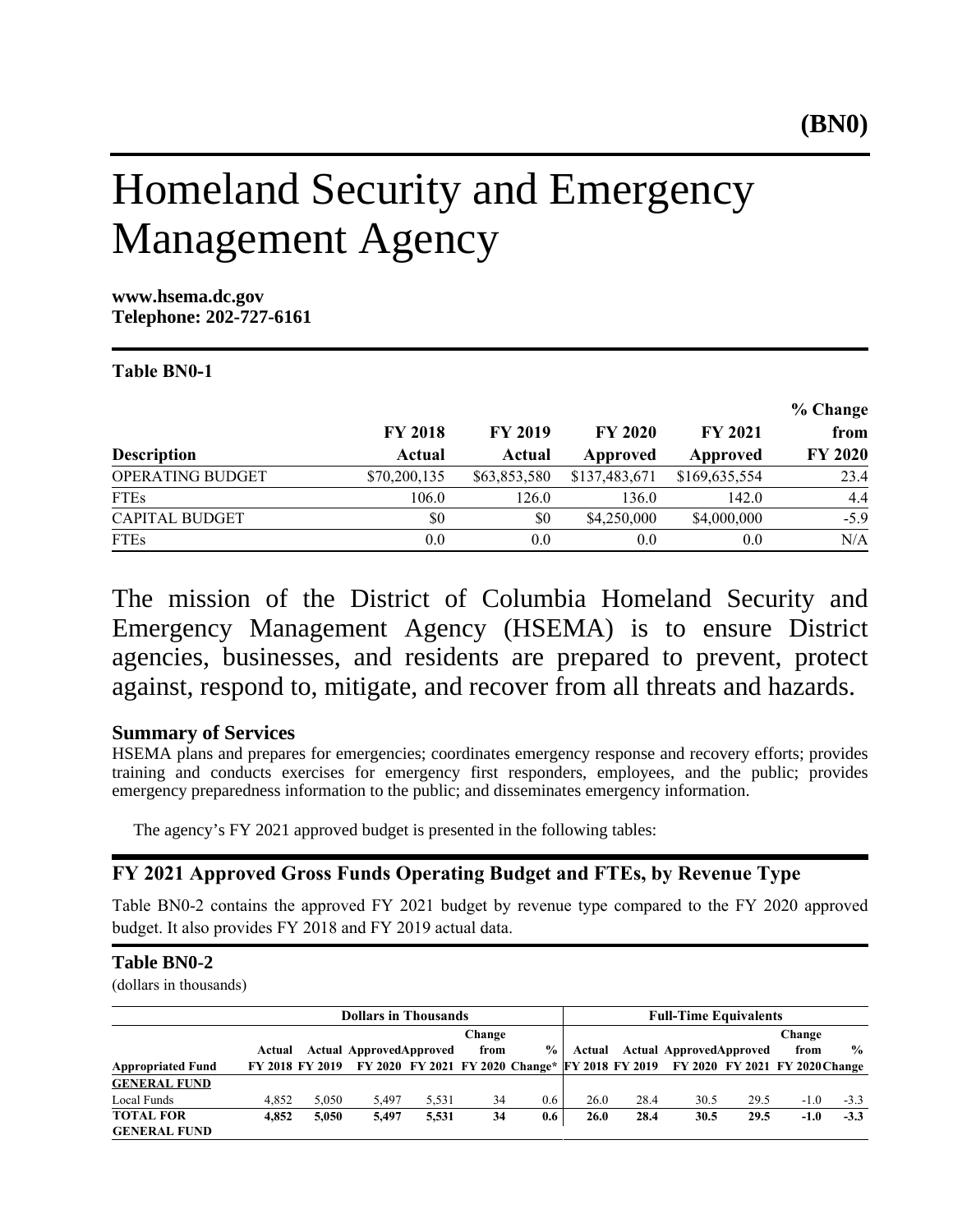#### **Table BN0-2**

(dollars in thousands)

|                            |        |                 | <b>Dollars in Thousands</b>    |                 |              |                 | <b>Full-Time Equivalents</b> |       |                                |       |                                |               |
|----------------------------|--------|-----------------|--------------------------------|-----------------|--------------|-----------------|------------------------------|-------|--------------------------------|-------|--------------------------------|---------------|
|                            |        |                 |                                |                 | Change       |                 |                              |       |                                |       | Change                         |               |
|                            | Actual |                 | <b>Actual ApprovedApproved</b> |                 | from         | $\frac{0}{0}$   | Actual                       |       | <b>Actual ApprovedApproved</b> |       | from                           | $\frac{0}{0}$ |
| <b>Appropriated Fund</b>   |        | FY 2018 FY 2019 |                                | FY 2020 FY 2021 |              | FY 2020 Change* | FY 2018 FY 2019              |       |                                |       | FY 2020 FY 2021 FY 2020 Change |               |
| <b>FEDERAL</b>             |        |                 |                                |                 |              |                 |                              |       |                                |       |                                |               |
| <b>RESOURCES</b>           |        |                 |                                |                 |              |                 |                              |       |                                |       |                                |               |
| <b>Federal Grant Funds</b> | 64,774 | 58,406          | 131,986                        | 164,104         | 32,118       | 24.3            | 80.0                         | 97.6  | 105.5                          | 112.5 | 7.0                            | 6.6           |
| <b>TOTAL FOR</b>           |        |                 |                                |                 |              |                 |                              |       |                                |       |                                |               |
| <b>FEDERAL</b>             |        |                 |                                |                 |              |                 |                              |       |                                |       |                                |               |
| <b>RESOURCES</b>           | 64,774 | 58,406          | 131.986                        | 164,104         | 32.118       | 24.3            | 80.0                         | 97.6  | 105.5                          | 112.5 | 7.0                            | 6.6           |
| <b>INTRA-DISTRICT</b>      |        |                 |                                |                 |              |                 |                              |       |                                |       |                                |               |
| <b>FUNDS</b>               |        |                 |                                |                 |              |                 |                              |       |                                |       |                                |               |
| Intra-District Funds       | 574    | 398             | $\overline{0}$                 | $\mathbf{0}$    | $\mathbf{0}$ | N/A             | 0.0                          | 0.0   | 0.0                            | 0.0   | 0.0                            | N/A           |
| <b>TOTAL FOR</b>           |        |                 |                                |                 |              |                 |                              |       |                                |       |                                |               |
| <b>INTRA-DISTRICT</b>      |        |                 |                                |                 |              |                 |                              |       |                                |       |                                |               |
| <b>FUNDS</b>               | 574    | 398             | $\bf{0}$                       | $\bf{0}$        | $\bf{0}$     | N/A             | 0.0                          | 0.0   | 0.0                            | 0.0   | 0.0                            | N/A           |
| <b>GROSS FUNDS</b>         | 70,200 | 63,854          | 137.484                        | 169,636         | 32,152       | 23.4            | 106.0                        | 126.0 | 136.0                          | 142.0 | 6.0                            | 4.4           |

\*Percent change is based on whole dollars.

Note: If applicable, for a breakdown of each Grant (Federal and Private), Special Purpose Revenue type and Intra-District agreement, please refer to Schedule 80 Agency Summary by Revenue Source in the FY 2021 Operating Appendices located on the Office of the Chief Financial Officer's website.

# FY 2021 Approved Operating Budget, by Comptroller Source Group

Table BN0-3 contains the approved FY 2021 budget at the Comptroller Source Group (object class) level compared to the FY 2020 approved budget. It also provides FY 2018 and FY 2019 actual expenditures.

#### **Table BN0-3**

(dollars in thousands)

|                                            |                |                |                |                | Change         |            |
|--------------------------------------------|----------------|----------------|----------------|----------------|----------------|------------|
|                                            | Actual         | Actual         | Approved       | Approved       | from           | Percentage |
| <b>Comptroller Source Group</b>            | <b>FY 2018</b> | <b>FY 2019</b> | <b>FY 2020</b> | <b>FY 2021</b> | <b>FY 2020</b> | Change*    |
| 11 - Regular Pay - Continuing Full Time    | 7,347          | 7,072          | 10,104         | 9,066          | $-1,038$       | $-10.3$    |
| 12 - Regular Pay - Other                   | 3,105          | 4,396          | 3,552          | 5,049          | 1,497          | 42.2       |
| 13 - Additional Gross Pay                  | 405            | 247            | 447            | 538            | 91             | 20.4       |
| 14 - Fringe Benefits - Current Personnel   | 2,116          | 2,314          | 3,127          | 3,222          | 95             | 3.0        |
| 15 - Overtime Pay                          | 524            | 361            | 397            | 544            | 146            | 36.9       |
| <b>SUBTOTAL PERSONAL SERVICES (PS)</b>     | 13,496         | 14,390         | 17,627         | 18,419         | 791            | 4.5        |
| 20 - Supplies and Materials                | 83             | 137            | 48             | 135            | 87             | 182.8      |
| 31 - Telecommunications                    |                | 3              | 30             | 71             | 41             | 137.7      |
| 40 - Other Services and Charges            | 2,090          | 1,990          | 2,364          | 2,410          | 46             | 1.9        |
| 41 - Contractual Services - Other          | 1,528          | 1,124          | 2,788          | 3,752          | 964            | 34.6       |
| 50 - Subsidies and Transfers               | 52,745         | 43,236         | 110,746        | 143,126        | 32,381         | 29.2       |
| 70 - Equipment and Equipment Rental        | 250            | 2,974          | 3,881          | 1,722          | $-2,159$       | $-55.6$    |
| <b>SUBTOTAL NONPERSONAL SERVICES (NPS)</b> | 56,704         | 49,464         | 119,857        | 151,217        | 31,360         | 26.2       |
| <b>GROSS FUNDS</b>                         | 70,200         | 63,854         | 137,484        | 169,636        | 32,152         | 23.4       |

\*Percent change is based on whole dollars.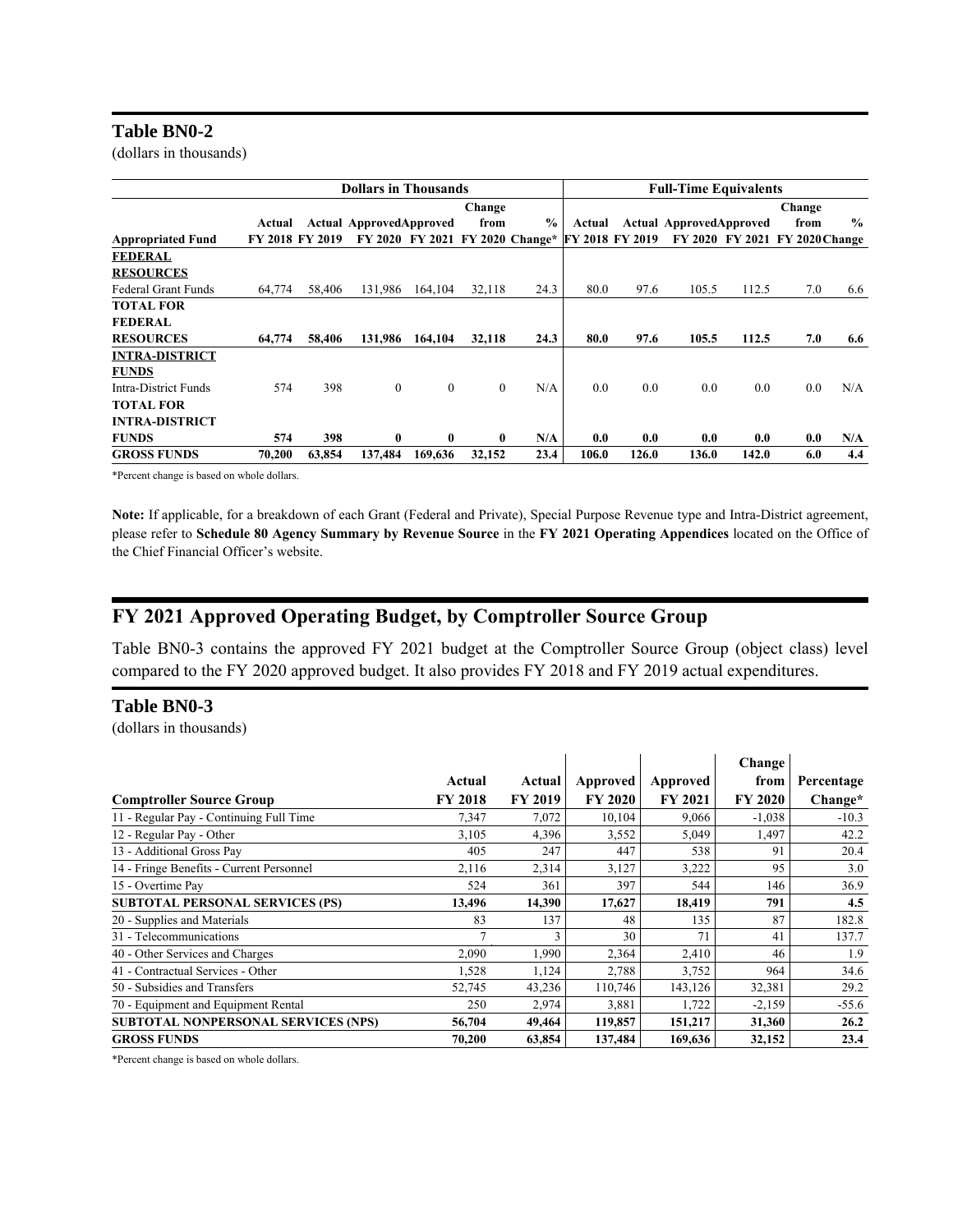# FY 2021 Approved Operating Budget and FTEs, by Division/Program and Activity

Table BN0-4 contains the approved FY 2021 budget by division/program and activity compared to the FY 2020 approved budget. It also provides FY 2018 and FY 2019 actual data. For a more comprehensive explanation of divisions/programs and activities, please see the Division/Program Description section, which follows the table.

#### **Table BN0-4**

(dollars in thousands)

|                                                             | <b>Dollars in Thousands</b> |                  |                                 |                  | <b>Full-Time Equivalents</b> |         |                |                |                                 |                |
|-------------------------------------------------------------|-----------------------------|------------------|---------------------------------|------------------|------------------------------|---------|----------------|----------------|---------------------------------|----------------|
|                                                             |                             |                  |                                 |                  | Change                       |         |                |                |                                 | Change         |
|                                                             | Actual                      |                  | <b>Actual Approved Approved</b> |                  | from                         | Actual  |                |                | <b>Actual Approved Approved</b> | from           |
| <b>Division/Program and Activity</b>                        | FY 2018                     | FY 2019          | <b>FY 2020</b>                  | FY 2021          | FY 2020                      | FY 2018 | <b>FY 2019</b> | <b>FY 2020</b> | <b>FY 2021</b>                  | <b>FY 2020</b> |
| (1000) AGENCY MANAGEMENT                                    |                             |                  |                                 |                  |                              |         |                |                |                                 |                |
| (1030) Property Management                                  | $\boldsymbol{0}$            | 39               | $\boldsymbol{0}$                | $\boldsymbol{0}$ | $\boldsymbol{0}$             | 0.0     | 0.0            | 0.0            | 0.0                             | $0.0\,$        |
| (1040) Information Technology                               | 208                         | 273              | 120                             | $\mathbf{0}$     | $-120$                       | 0.0     | 0.0            | 0.0            | 0.0                             | 0.0            |
| (1304) Community Outreach & Media                           |                             |                  |                                 |                  |                              |         |                |                |                                 |                |
| Preparedness                                                | 183                         | $\boldsymbol{0}$ | $\boldsymbol{0}$                | $\mathbf{0}$     | $\boldsymbol{0}$             | 0.0     | 3.1            | 0.0            | $0.0\,$                         | 0.0            |
| (1305) IT Support for HSEMA Operations                      |                             |                  |                                 |                  |                              |         |                |                |                                 |                |
| (DC $5\%$ )                                                 | 306                         | $-22$            | $\boldsymbol{0}$                | $\overline{0}$   | $\boldsymbol{0}$             | 1.9     | 4.2            | 0.0            | 0.0                             | 0.0            |
| (1306) Community Outreach and Media                         |                             |                  |                                 |                  |                              |         |                |                |                                 |                |
| Preparedness                                                | 193                         | 803              | 1,269                           | 1,132            | $-137$                       | 1.0     | 1.1            | 7.0            | 6.0                             | $-1.0$         |
| (1308) Access and Functional Needs<br><b>Emergency Plan</b> | 142                         | $-6$             | $\boldsymbol{0}$                | $\boldsymbol{0}$ | $\boldsymbol{0}$             | 1.0     | 1.1            | 0.0            | $0.0\,$                         | 0.0            |
| (1309) Policy and Emergency                                 |                             |                  |                                 |                  |                              |         |                |                |                                 |                |
| Preparedness Council                                        | 116                         | 207              | 349                             | 453              | 103                          | 1.0     | 1.1            | 2.0            | 2.0                             | $0.0\,$        |
| (1310) Special Events                                       | $\mathbf{0}$                | 331              | 522                             | 576              | 54                           | 0.0     | 2.1            | 3.0            | 3.0                             | 0.0            |
| (1312) Homeland Security/State                              | $\boldsymbol{0}$            | 130              | 186                             | 10               | $-176$                       | 0.0     | 0.0            | 1.0            | 0.0                             | $-1.0$         |
| (1313) Regional Planning Coordination                       |                             |                  |                                 |                  |                              |         |                |                |                                 |                |
| (Continuation)                                              | 255                         | 21               | $\boldsymbol{0}$                | $\boldsymbol{0}$ | $\boldsymbol{0}$             | 0.0     | 2.2            | 0.0            | 0.0                             | 0.0            |
| (1320) All Hazards Emergency Support                        |                             |                  |                                 |                  |                              |         |                |                |                                 |                |
| Services                                                    | 3,045                       | 1,166            | 1,374                           | 1,244            | $-130$                       | 15.5    | 7.8            | 7.0            | 6.0                             | $-1.0$         |
| (1325) District Strategy & Performance                      |                             |                  |                                 |                  |                              |         |                |                |                                 |                |
| Support                                                     | $\boldsymbol{0}$            | $\boldsymbol{0}$ | $\boldsymbol{0}$                | 430              | 430                          | 0.0     | 0.0            | 0.0            | 3.0                             | 3.0            |
| (1331) HSEMA IT Upgrades                                    | 122                         | 686              | $\boldsymbol{0}$                | $\theta$         | $\boldsymbol{0}$             | 0.0     | 0.0            | 0.0            | 0.0                             | 0.0            |
| (1337) GIS Support (DC 5%)                                  | 117                         | $-5$             | $\overline{0}$                  | $\theta$         | $\overline{0}$               | 1.0     | 1.1            | 0.0            | 0.0                             | 0.0            |
| (1362) CCTV / EOC / JAHOC Systems                           |                             |                  |                                 |                  |                              |         |                |                |                                 |                |
| Maintenance                                                 | 321                         | 301              | $\overline{0}$                  | $\theta$         | $\overline{0}$               | 0.0     | 0.0            | 0.0            | 0.0                             | 0.0            |
| (1363) Statewide Interoperability                           |                             |                  |                                 |                  |                              |         |                |                |                                 |                |
| Coordinator                                                 | 156                         | -6               | $\boldsymbol{0}$                | $\overline{0}$   | $\overline{0}$               | 1.0     | 1.1            | 0.0            | 0.0                             | 0.0            |
| SUBTOTAL (1000) AGENCY                                      |                             |                  |                                 |                  |                              |         |                |                |                                 |                |
| <b>MANAGEMENT</b>                                           | 5,163                       | 3,920            | 3,819                           | 3,845            | 25                           | 22.2    | 24.7           | 20.0           | 20.0                            | 0.0            |
| (2000) PLANS AND PREPAREDNESS                               |                             |                  |                                 |                  |                              |         |                |                |                                 |                |
| $(2100)$ Planning                                           | 1,223                       | 2,097            | 3,313                           | 3,469            | 156                          | 6.6     | 6.3            | 3.0            | 4.0                             | 1.0            |
| (2101) IC3 Program Manager/Incident                         |                             |                  |                                 |                  |                              |         |                |                |                                 |                |
| Review Specialist                                           | $\mathbf{0}$                | $\boldsymbol{0}$ | 1,113                           | 278              | $-836$                       | 0.0     | 0.0            | 10.0           | 0.0                             | $-10.0$        |
| (2102) Preparedness Support                                 | $\mathbf{0}$                | 162              | 171                             | $\boldsymbol{0}$ | $-171$                       | 0.0     | 0.0            | 1.0            | 0.0                             | $-1.0$         |
| (2103) Regional Planning - DC                               | 261                         | 226              | 801                             | 423              | $-378$                       | 2.8     | 3.2            | 5.0            | 1.0                             | $-4.0$         |
| (2104) Regional Preparedness Partnerships                   | $\theta$                    | 100              | 122                             | 133              | 11                           | 0.0     | 0.0            | 1.0            | 1.0                             | 0.0            |
| (2105) DCERS PMO Manager                                    | 158                         | 263              | 350                             | 18               | $-332$                       | 1.0     | 1.1            | 3.0            | 0.0                             | $-3.0$         |
| (2106) Regional Preparedness Evaluation                     | $\boldsymbol{0}$            | 117              | 251                             | 233              | $-17$                        | 0.0     | 0.0            | 2.0            | 2.0                             | 0.0            |
| (2113) District Planning (Continuation)                     | 435                         | 317              | 365                             | 710              | 345                          | 1.9     | 5.4            | 3.0            | 4.0                             | 1.0            |
| (2116) Fatality Management Planning                         |                             |                  |                                 |                  |                              |         |                |                |                                 |                |
| Support (DCERS)                                             | 103                         | $\boldsymbol{0}$ | $\boldsymbol{0}$                | $\boldsymbol{0}$ | $\boldsymbol{0}$             | 0.0     | 0.0            | 0.0            | 0.0                             | 0.0            |
| (2127) District Preparedness Fellowship                     |                             |                  |                                 |                  |                              |         |                |                |                                 |                |
| <b>DCERS</b>                                                | 6                           | 15               | $\overline{0}$                  | $\mathbf{0}$     | $\overline{0}$               | 0.0     | 0.0            | 0.0            | 0.0                             | 0.0            |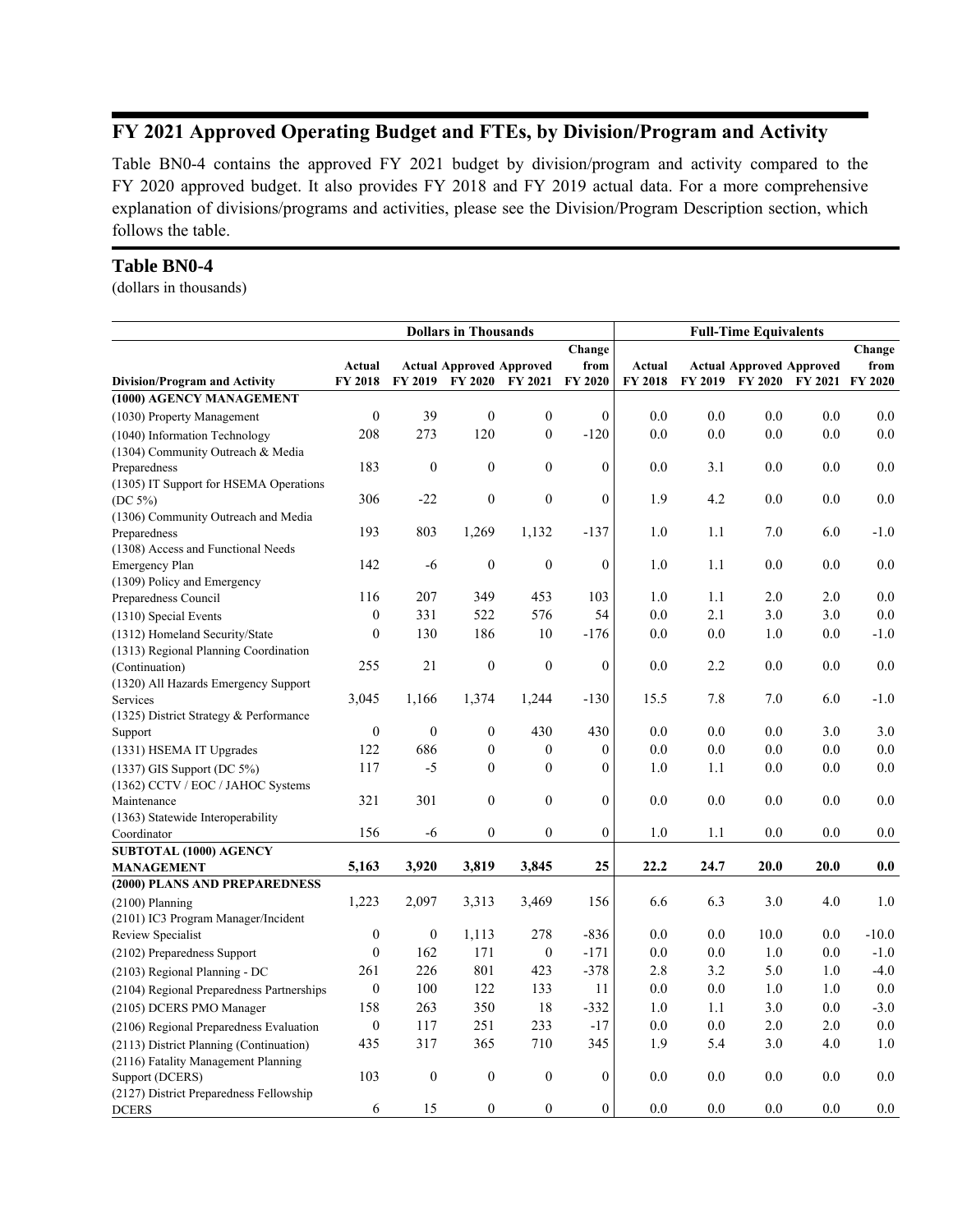# **Table BN0-4**

(dollars in thousands)

|                                            | <b>Dollars in Thousands</b> |                  |                                 |                  | <b>Full-Time Equivalents</b> |         |                |                                 |         |                |
|--------------------------------------------|-----------------------------|------------------|---------------------------------|------------------|------------------------------|---------|----------------|---------------------------------|---------|----------------|
|                                            |                             |                  |                                 |                  | Change                       |         |                |                                 |         | Change         |
|                                            | Actual                      |                  | <b>Actual Approved Approved</b> |                  | from                         | Actual  |                | <b>Actual Approved Approved</b> |         | from           |
| Division/Program and Activity              | FY 2018                     |                  | FY 2019 FY 2020                 | <b>FY 2021</b>   | FY 2020                      | FY 2018 | <b>FY 2019</b> | <b>FY 2020</b>                  | FY 2021 | <b>FY 2020</b> |
| (2132) Operational and Administrative      |                             |                  |                                 |                  |                              |         |                |                                 |         |                |
| Support                                    | $\boldsymbol{0}$            | $\boldsymbol{0}$ | 455                             | 32               | $-423$                       | 0.0     | 0.0            | 3.0                             | 0.0     | $-3.0$         |
| (2133) Intelligence Analysis - Cyber       |                             |                  |                                 |                  |                              |         |                |                                 |         |                |
| Support                                    | 0                           | $\boldsymbol{0}$ | 189                             | 3                | $-186$                       | 0.0     | 0.0            | 1.0                             | 0.0     | $-1.0$         |
| (2134) Regional Preparedness CI/KR         | $\mathbf{0}$                | 143              | 166                             | 170              | 4                            | 0.0     | $0.0\,$        | 1.0                             | 1.0     | $0.0\,$        |
| (2136) Hazardous Materials Reporting       |                             |                  |                                 |                  |                              |         |                |                                 |         |                |
| $(DC 5\%)$                                 | 32                          | $\boldsymbol{0}$ | $\boldsymbol{0}$                | $\boldsymbol{0}$ | $\boldsymbol{0}$             | 0.0     | 0.0            | 0.0                             | 0.0     | 0.0            |
| (2182) Intelligence Analysis - DC          | $\boldsymbol{0}$            | $\boldsymbol{0}$ |                                 | 428              |                              | 0.0     | 0.0            | 15.0                            | 0.0     | $-15.0$        |
| (Continuation)                             |                             |                  | 2,908                           |                  | $-2,480$                     |         |                |                                 |         |                |
| (2183) Cybersecurity Program               | $\boldsymbol{0}$            | $\mathbf{0}$     | $\boldsymbol{0}$                | 205              | 205                          | 0.0     | 0.0            | 0.0                             | 0.0     | 0.0            |
| (2201) Public & Private Sector Technical   | $\boldsymbol{0}$            | $\boldsymbol{0}$ | $\boldsymbol{0}$                | 4                | 4                            | 0.0     | 0.0            | 0.0                             | 0.0     | 0.0            |
| Assist<br>(2308) Access & Functional Needs |                             |                  |                                 |                  |                              |         |                |                                 |         |                |
| Emergency Plan                             | $\boldsymbol{0}$            | 242              | 273                             | 405              | 132                          | 0.0     | 0.0            | 2.0                             | 2.0     | 0.0            |
| (2313) Regional Planning Coordination      |                             |                  |                                 |                  |                              |         |                |                                 |         |                |
| (Continuation)                             | $\boldsymbol{0}$            | 359              | 365                             | 616              | 251                          | 0.0     | 0.0            | 1.0                             | 4.0     | 3.0            |
| (2400) Training                            | 614                         | 45               | $\boldsymbol{0}$                | $\boldsymbol{0}$ | $\boldsymbol{0}$             | 4.7     | 5.3            | 0.0                             | 0.0     | $0.0\,$        |
| (2414) NIMS Compliance Officer - DC        | 124                         | 13               | 0                               | $\mathbf{0}$     | $\boldsymbol{0}$             | 1.0     | 1.1            | 0.0                             | 0.0     | 0.0            |
| (2415) Dist. HS & Preparedness             |                             |                  |                                 |                  |                              |         |                |                                 |         |                |
| Symposium-DCERS                            | $\boldsymbol{0}$            | 47               | 0                               | $\boldsymbol{0}$ | $\mathbf{0}$                 | 0.0     | 0.0            | 0.0                             | 0.0     | 0.0            |
| SUBTOTAL (2000) PLANS AND                  |                             |                  |                                 |                  |                              |         |                |                                 |         |                |
| <b>PREPAREDNESS</b>                        | 2,956                       | 4,144            | 10,841                          | 7,127            | $-3,714$                     | 18.0    | 22.3           | 51.0                            | 19.0    | $-32.0$        |
| (3000) OPERATIONS                          |                             |                  |                                 |                  |                              |         |                |                                 |         |                |
| (3100) Incident Command and Disaster       | 3,276                       | 2,930            | 3,866                           | 3,623            | $-244$                       | 20.7    | 25.0           | 23.0                            | 25.0    | 2.0            |
| (3101) IC3 Program Manager/Incident        |                             |                  |                                 |                  |                              |         |                |                                 |         |                |
| Review Specialist                          | 669                         | 93               | 0                               | $\boldsymbol{0}$ | $\boldsymbol{0}$             | 3.8     | 7.5            | 0.0                             | 0.0     | 0.0            |
| (3102) District Logistics Coordinator      | 164                         | $-7$             | 0                               | $\boldsymbol{0}$ | $\boldsymbol{0}$             | 1.0     | 1.1            | 0.0                             | 0.0     | $0.0\,$        |
| (3103) Mobile Command Center               | $\boldsymbol{0}$            | 1,111            | $\mathbf{0}$                    | $\boldsymbol{0}$ | $\mathbf{0}$                 | 0.0     | $0.0\,$        | 0.0                             | 0.0     | $0.0\,$        |
| (3105) Operations Support                  | $\boldsymbol{0}$            | 184              | 71                              | $\boldsymbol{0}$ | $-71$                        | 0.0     | $0.0\,$        | 0.0                             | 0.0     | $0.0\,$        |
| (3107) Operations Support                  | $\theta$                    | $\boldsymbol{0}$ | $\boldsymbol{0}$                | 71               | 71                           | $0.0\,$ | $0.0\,$        | $0.0\,$                         | 0.0     | 0.0            |
| (3111) Incident Coordination & Support     |                             |                  |                                 |                  |                              |         |                |                                 |         |                |
| Program                                    | $\boldsymbol{0}$            | $\boldsymbol{0}$ | $\boldsymbol{0}$                | 145              | 145                          | 0.0     | 0.0            | 0.0                             | 1.0     | 1.0            |
| (3113) Situational Awareness Program       | $\mathbf{0}$                | $\mathbf{0}$     | $\boldsymbol{0}$                | 127              | 127                          | 0.0     | 0.0            | 0.0                             | 1.0     | 1.0            |
| (3114) Credentialing (PIV-I/PAC) Public    |                             |                  |                                 |                  |                              |         |                |                                 |         |                |
| Safety Per                                 | 348                         | $\boldsymbol{0}$ | 0                               | $\boldsymbol{0}$ | $\boldsymbol{0}$             | 0.0     | 1.0            | 0.0                             | 0.0     | 0.0            |
| (3115) District Logistics Center           |                             |                  |                                 |                  |                              |         |                |                                 |         |                |
| Equipment DC5%                             | 6                           | 65               | $\boldsymbol{0}$                | $\boldsymbol{0}$ | $\mathbf{0}$                 | 0.0     | 0.0            | 0.0                             | 0.0     | 0.0            |
| (3136) Hazardous Materials Reporting       | $\boldsymbol{0}$            | 32               | 32                              | 32               | $\boldsymbol{0}$             | 0.0     | $0.0\,$        | $0.0\,$                         | 0.0     | $0.0\,$        |
| (3363) Statewide Interoperability          |                             |                  |                                 |                  |                              |         |                |                                 |         |                |
| Coordinator                                | $\boldsymbol{0}$            | 188              | 193                             | 208              | 15                           | 0.0     | $0.0\,$        | $1.0\,$                         | $1.0\,$ | 0.0            |
| (3402) Facilities & Logistics              | $\overline{0}$              | $\boldsymbol{0}$ | $\boldsymbol{0}$                | 744              | 744                          | 0.0     | 0.0            | 0.0                             | 6.0     | 6.0            |
| <b>SUBTOTAL (3000) OPERATIONS</b>          | 4,463                       | 4,597            | 4,162                           | 4,949            | 788                          | 25.4    | 34.6           | 24.0                            | 34.0    | 10.0           |
| (4000) HOMELAND SECURITY                   |                             |                  |                                 |                  |                              |         |                |                                 |         |                |
| <b>GRANTS</b>                              |                             |                  |                                 |                  |                              |         |                |                                 |         |                |
| (4001) Homeland Security/State             | $20\,$                      | $\boldsymbol{0}$ | $\boldsymbol{0}$                | $\boldsymbol{0}$ | $\mathbf{0}$                 | 0.0     | $0.0\,$        | $0.0\,$                         | 0.0     | $0.0\,$        |
| (4100) Homeland Security/State             | 54,311                      | 44,641           | 112,728                         | 144,372          | 31,644                       | 11.4    | 12.9           | 11.0                            | 12.0    | 1.0            |
| (4101) Homeland Security/State             | $\mathbf{0}$                | 114              | 154                             | 155              | 1                            | $0.0\,$ | 0.0            | 1.0                             | 1.0     | $0.0\,$        |
| (4102) Homeland Security/State             | 166                         | 18               | $\boldsymbol{0}$                | $\boldsymbol{0}$ | $\boldsymbol{0}$             | 1.0     | 1.1            | 0.0                             | 0.0     | $0.0\,$        |
| (4110) HS/Inauguration Ex.Backfill & OT    | $\boldsymbol{0}$            | 12               | $\boldsymbol{0}$                | $\boldsymbol{0}$ | $\overline{0}$               | $0.0\,$ | $0.0\,$        | 0.0                             | 0.0     | 0.0            |
| (4124) Admin Finance                       | 299                         | 444              | 554                             | 550              | $-3$                         | 2.4     | 2.7            | 4.0                             | 4.0     | $0.0\,$        |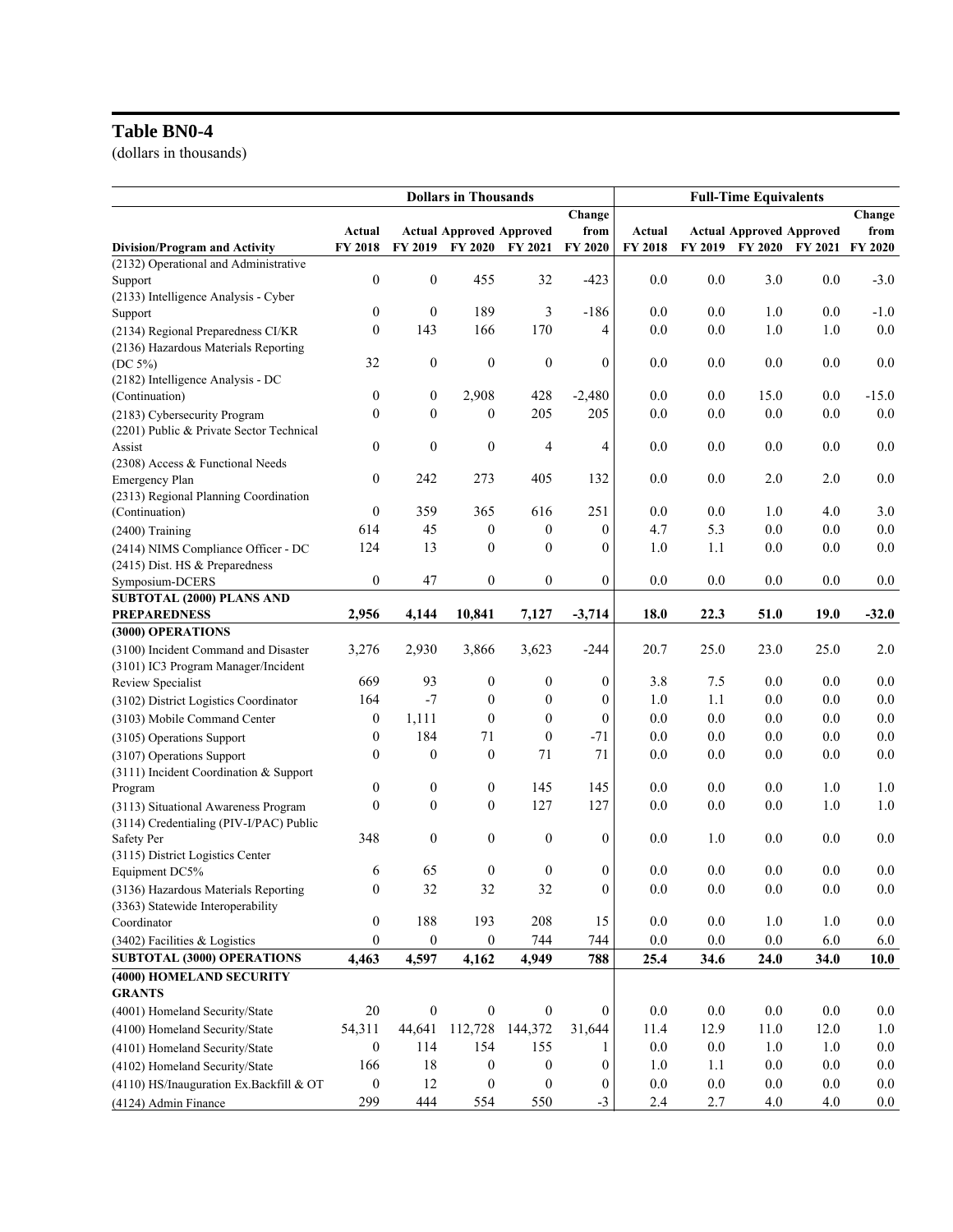#### **Table BN0-4**

(dollars in thousands)

|                                       | <b>Dollars in Thousands</b> |         |                                 |                | <b>Full-Time Equivalents</b> |         |                |                                 |                |                |
|---------------------------------------|-----------------------------|---------|---------------------------------|----------------|------------------------------|---------|----------------|---------------------------------|----------------|----------------|
|                                       |                             |         |                                 |                | Change                       |         |                |                                 |                | Change         |
|                                       | Actual                      |         | <b>Actual Approved Approved</b> |                | from                         | Actual  |                | <b>Actual Approved Approved</b> |                | from           |
| <b>Division/Program and Activity</b>  | <b>FY 2018</b>              | FY 2019 | <b>FY 2020</b>                  | <b>FY 2021</b> | FY 2020                      | FY 2018 | <b>FY 2019</b> | <b>FY 2020</b>                  | <b>FY 2021</b> | <b>FY 2020</b> |
| (4305) Information Technology         | 0                           | 1,133   | 2,286                           | 2,702          | 415                          | 0.0     | 0.0            | 11.0                            | 11.0           | 0.0            |
| $(4402)$ Facilities & Logistics       | 0                           | 575     | 1,151                           | 591            | $-560$                       | 0.0     | 0.0            | 5.0                             | 0.0            | $-5.0$         |
| (4403) Credentialing PIV-I            | $\theta$                    | 113     | 130                             | $\theta$       | $-130$                       | 0.0     | 0.0            | 0.0                             | 0.0            | 0.0            |
| (4FA0) All Hazards Administration     | 1,233                       | 634     | 795                             | 1,172          | 377                          | 7.5     | 8.3            | 2.0                             | 2.0            | 0.0            |
| (4FA1) Finance                        | 0                           | 269     | 432                             | 416            | $-16$                        | 0.0     | 0.0            | 4.0                             | 4.0            | 0.0            |
| (4FA2) Human Resources                | 0                           | 233     | 432                             | 386            | $-46$                        | 0.0     | 0.0            | 3.0                             | 3.0            | $0.0\,$        |
| <b>SUBTOTAL (4000) HOMELAND</b>       |                             |         |                                 |                |                              |         |                |                                 |                |                |
| <b>SECURITY GRANTS</b>                | 56,029                      | 48,185  | 118,661                         | 150,345        | 31,684                       | 22.3    | 25.0           | 41.0                            | 37.0           | $-4.0$         |
| (5000) FUSION CENTER                  |                             |         |                                 |                |                              |         |                |                                 |                |                |
| (5101) IC3 Program Manager/Incident   |                             |         |                                 |                |                              |         |                |                                 |                |                |
| Review Specialist                     | $\theta$                    | 830     | $\overline{0}$                  | 973            | 973                          | 0.0     | 0.0            | 0.0                             | 10.0           | 10.0           |
| (5132) Operational and Administrative |                             |         |                                 |                |                              |         |                |                                 |                |                |
| Support                               | 268                         | 247     | $\overline{0}$                  | 457            | 457                          | 1.9     | 2.2            | 0.0                             | 3.0            | 3.0            |
| (5133) Intelligence Analysis - Cyber  | 0                           | 172     | $\mathbf{0}$                    | 180            | 180                          | 0.0     | 0.0            | 0.0                             | 1.0            | 1.0            |
| (5182) Intelligence Analysis - DC     |                             |         |                                 |                |                              |         |                |                                 |                |                |
| (Continuation)                        | 1,329                       | 1,731   | $\Omega$                        | 1,449          | 1,449                        | 16.2    | 17.2           | 0.0                             | 15.0           | 15.0           |
| (5183) Regional Cyber Intelligence    |                             |         |                                 |                |                              |         |                |                                 |                |                |
| Program                               | $\overline{0}$              | 32      | $\mathbf{0}$                    | 311            | 311                          | 0.0     | 0.0            | 0.0                             | 3.0            | 3.0            |
| <b>SUBTOTAL (5000) FUSION CENTER</b>  | 1,597                       | 3,012   | $\bf{0}$                        | 3,370          | 3,370                        | 18.1    | 19.4           | 0.0                             | 32.0           | 32.0           |
| (9960) YR END CLOSE                   |                             |         |                                 |                |                              |         |                |                                 |                |                |
| No Activity Assigned                  | $-7$                        | $-3$    | $\mathbf{0}$                    | $\mathbf{0}$   | $\theta$                     | 0.0     | 0.0            | 0.0                             | 0.0            | 0.0            |
| <b>SUBTOTAL (9960) YR END CLOSE</b>   | $-7$                        | $-3$    | $\mathbf{0}$                    | $\bf{0}$       | $\bf{0}$                     | 0.0     | 0.0            | 0.0                             | 0.0            | 0.0            |
| <b>TOTAL APPROVED</b>                 |                             |         |                                 |                |                              |         |                |                                 |                |                |
| <b>OPERATING BUDGET</b>               | 70,200                      | 63,854  | 137,484                         | 169,636        | 32,152                       | 106.0   | 126.0          | 136.0                           | 142.0          | 6.0            |

(Change is calculated by whole numbers and numbers may not add up due to rounding)

Note: For more detailed information regarding the approved funding for the activities within this agency's programs, please see Schedule 30-PBB Program Summary by Activity in the FY 2021 Operating Appendices located on the Office of the Chief Financial Officer's website. "No Activity Assigned" indicates budget or actuals that are recorded at the division/program level.

#### **Division Description**

The Homeland Security and Emergency Management Agency operates through the following 5 divisions:

**Plans and Preparedness** – provides tactical and strategic intelligence analysis and comprehensive planning, training, exercise, and disaster response and recovery support to District decision makers to promote resiliency in government agencies, critical infrastructure, and local communities.

This division contains the following 15 activities:

- **Planning** utilizes a "whole community" approach to engage key stakeholders in developing plans and processes that support a robust emergency management system;
- **IC3 Program Manager/Incident Review Specialist** incident reviews specialist for the Emergency Operations Center;
- **Regional Planning** the District is an integral part of the National Capital Region (NCR). Due to the geographic proximity and economic link to the NCR, all preparedness actions across all mission areas affect, impact, and include all jurisdictions in the NCR. Therefore, District planners are involved with the planning efforts to ensure appropriate coordination and integration of District preparedness processes;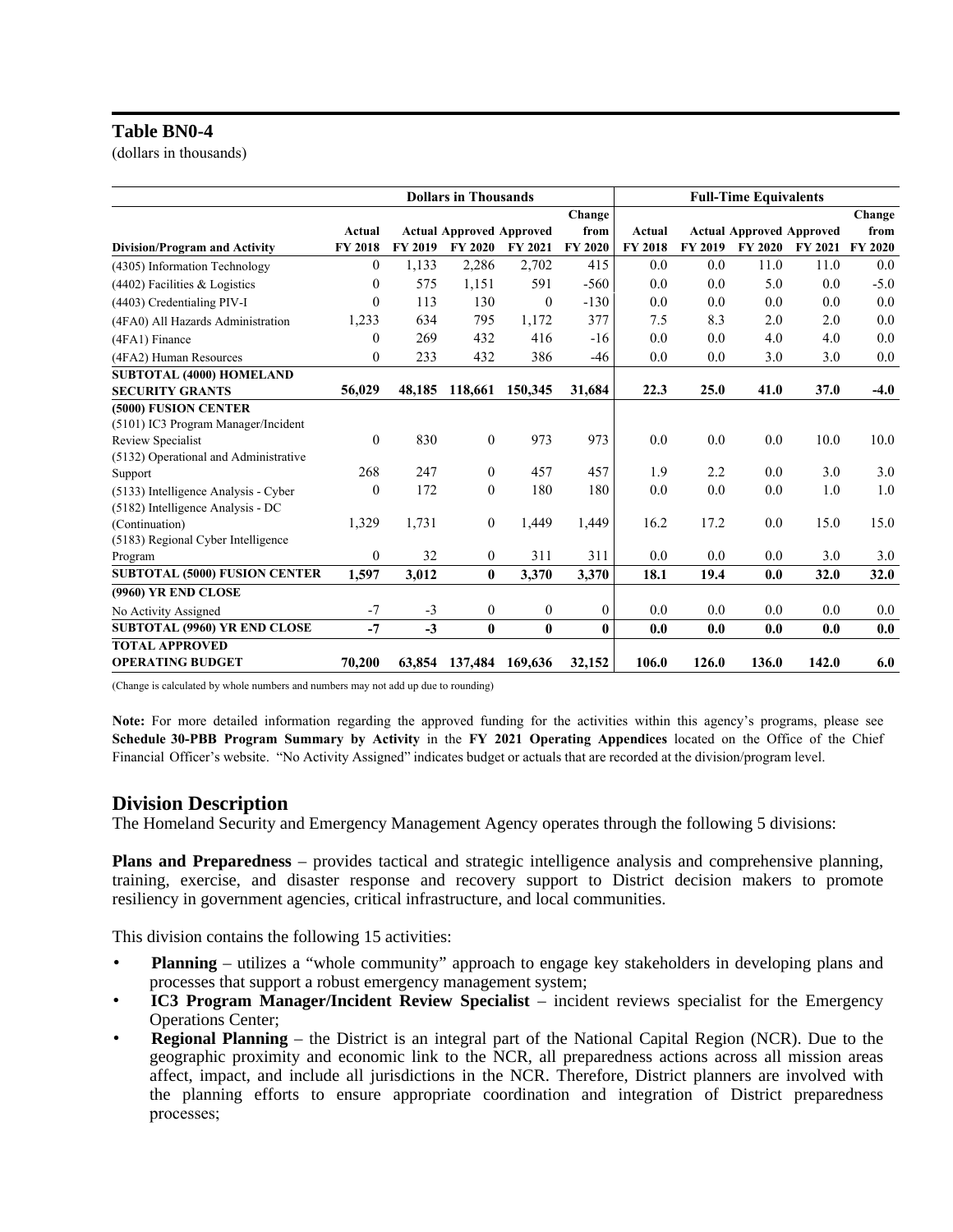- **Regional Preparedness Partnerships** the Public-Private Partnership Program engages businesses that operate within, or do business involving, the District of Columbia to enhance information sharing, situational awareness, resource availability, communications, operational coordination and preparedness to improve overall resiliency of the city and its private sector; •
- **DCERS PMO Manager** is responsible for coordination, outreach, and reporting for the DC Emergency Preparedness Council, District of Columbia Emergency Response System (DCERS) Steering Committee, and the District projects DCERS oversees. Develops and maintains the Strategic Plan, as well as a corresponding Playbook for the District. Coordinates with regional ERS counterparts to ensure cohesive development of regional capabilities;
- **Regional Preparedness Evaluation** serves as an assessment and preparedness planning function focused on evaluating emergency management and homeland security preparedness capabilities in the District of Columbia and regionally in the National Capital Region, and identifies corrective actions and capability gaps. Produces after-action reports from emergency events and exercises;
- **District Planning** utilizes a "whole of community" approach to engage key stakeholders in developing plans and processes that support a robust emergency management system. Coordinates the development, socialization, and institutionalization of District-wide preparedness plans that include, but are not limited to, Emergency Operation Plans (EOP), standard operating procedures/guidelines (SOP/SOG), and any supplemental contingency plans, annexes, or appendices;
- **Operational and Administrative Support** provides supervisory and administrative support to all fusion center operations;
- **Intelligence Analysis Cyber Suppor**t involves the core fusion center work performed by staff who perform intelligence analysis, including cybersecurity intelligence roles, including the gathering, analysis, sharing, and production of intelligence;
- **Regional Preparedness** comprehensive critical infrastructure protection program to catalog the District's infrastructure, analyze threats, perform security assessments, and use risk information to prioritize, budget and allocate resources to harden the District's key infrastructure;
- **Intelligence Analysis - DC (Continuation)** involves the core fusion center work performed by staff who perform intelligence analysis roles, including the gathering, analysis, sharing and production of intelligence;
- **Cybersecurity Program** oversees program evaluation and assessment initiatives for the District's preparedness capabilities;
- **Public and Private Sector Technical Assistance** engages businesses that operate within, or do business involving, the District of Columbia to enhance information sharing, situational awareness, resource availability, communications, operational coordination, and preparedness to improve the overall resiliency of the city and its private sector;
- **Access and Functional Needs Emergency Plan** ensures the District's emergency management program effectively incorporates people with disabilities and other with access and functional needs, and
- **Regional Planning Coordination (Continuation)** provides oversight and guidance, performance tracking and reporting for the region-wide preparedness program that performs emergency management and homeland security planning, training and exercise functions. The project will institutionalize a systematic integrated approach to regional emergency readiness, which promotes sustained implementation of a continuous preparedness cycle across all NCR jurisdictions.

**Operations** – houses the District's Emergency Operations Center, which is responsible for coordinating the District's response to emergencies and disasters within the District.

This division contains the following 7 activities:

- **Incident Command and Disaster** the main operational and control center for consequence management during emergencies, disasters, major special events, and national security events in the District:
- **Operations Support** program development and management support that involves planning initiatives, research, updating doctrine and Standard Operating Procedures, documenting procedures, and developing reports for the District's Emergency Operations Center (EOC) and Statewide Interoperability Coordinator;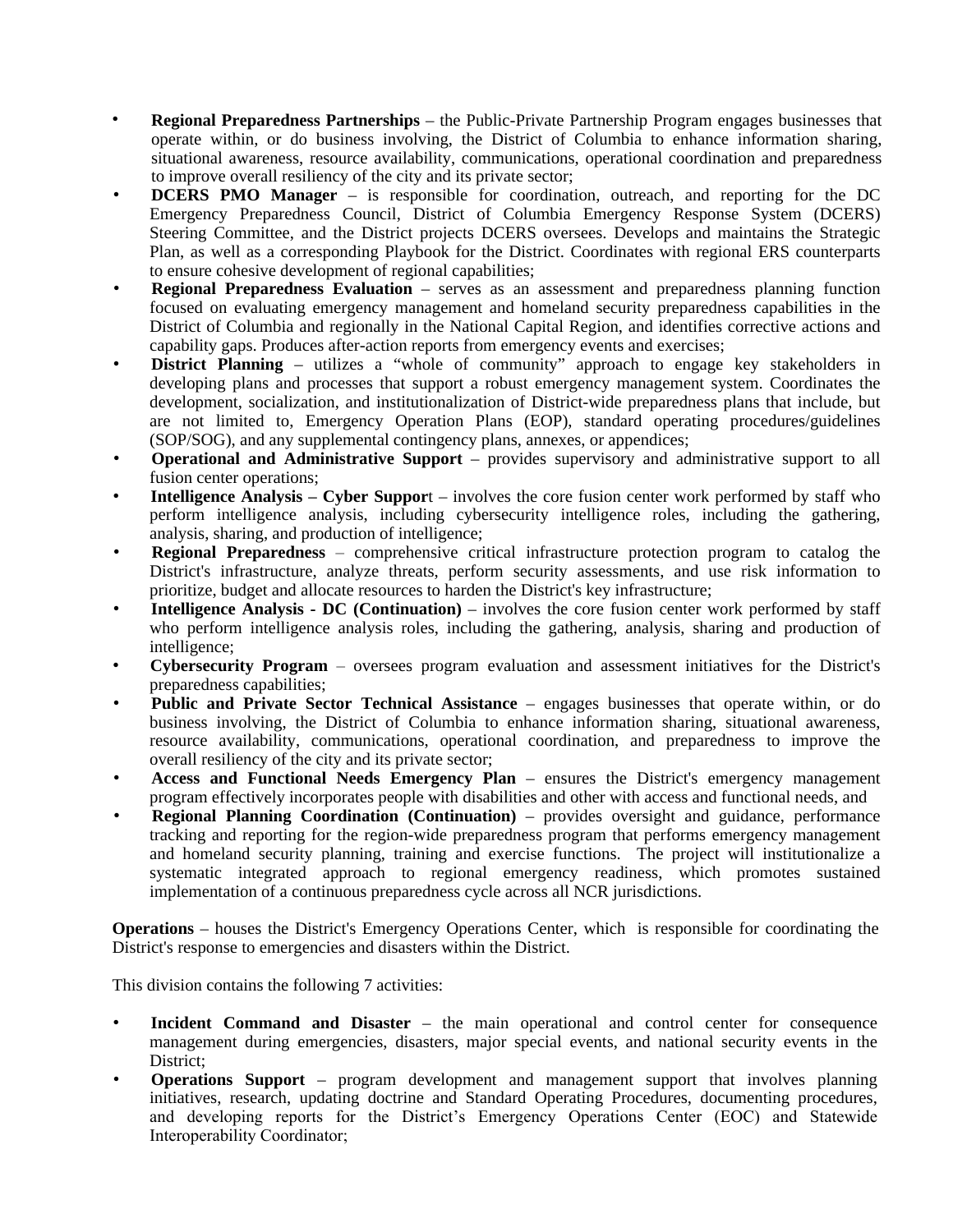- **Incident Coordination and Support (ICS) Program** develops EOC and ICS-related doctrine; designs, develops, and delivers trainings and exercises; provides technical assistance to partner departments/agencies; administers EOC activations; and provides deployable on-scene incident coordination and support;
- **Situational Awareness Program** coordinates complex projects and programs across agencies throughout the District of Columbia and the NCR, with a primary focus on designing information management programs that support incident management before, during, and after emergencies and disasters:
- **Hazardous Materials Reporting** ensures the District maintains a systematic approach for fulfilling SARA Title III, Emergency Planning and Community Right-to-Know reporting, oversight, and emergency response needs;
- **Statewide Interoperability Coordinator** supports the Statewide Interoperability Coordinator, a federally required position that is the point of integration for interoperable communications programs and capabilities throughout the District. The position produces and maintains the programs and capabilities throughout the District. Statewide Communications Interoperability Plan, and chairs the District's Interoperable Communications Committee meetings;
- **Facilities and Logistics** develops, implements, and improves the District's logistical and resource tracking plans to improve response and recovery operations during an emergency.

**Finance/Administration and Homeland Security Grants** – serves as the State Administrative Agent for the Federal Homeland Security Grant programs that are awarded to the District of Columbia and for grant programs awarded to the NCR, which encompasses neighboring counties in Maryland and Virginia.

This division contains the following 8 activities:

- **Homeland Security/State (2 activities)** identifies and mitigates threats, risks, and vulnerabilities within the District of Columbia;
- **Administrative Finance** provides financial support for the Department of Homeland Security grants awarded to the District;
- **Information Technology** provides information technology support of daily all-hazard incidents to achieve operational objectives. Manages the agency's information technology systems, in coordination with the Office of the Chief Technology Officer, and ensures the modernization of all agency technologies and systems;
- **Facilities and Logistics** responsible for developing, implementing, and improving the District's logistical and resource tracking plans to improve response and recovery operations during an emergency. Develops, reviews, and improves current resource lists and plans. Coordinates the program with both District emergency response agencies and regional counterparts. Agency's lead for resource management within the District in ensuring compliance with the National Incident Management System (NIMS) and Emergency Management Accreditation Program (EMAP) requirements;
- **All Hazards Administration** provide fiscal management of the daily all-hazard incidents to achieve operational objectives;
- **Finance** ensure the financial viability and longevity of the agency in accordance with District policies and the Director's priorities. Provides financial support for preparedness, disaster, and pre-disaster grants awarded to the District, and
- **Human Resources** provides human resources support for the executive, and administrative and operational support.

**Fusion Center** – the Washington Regional Threat Analysis Center (WRTAC) is an "all-threats, all-hazards" fusion center serving the District of Columbia and the NCR. Its mission is "to facilitate the full integration of available data in the region to detect, prevent, and respond to terrorist and other criminal activity, as well as to facilitate information sharing during any catastrophic event within the city of DC and the NCR."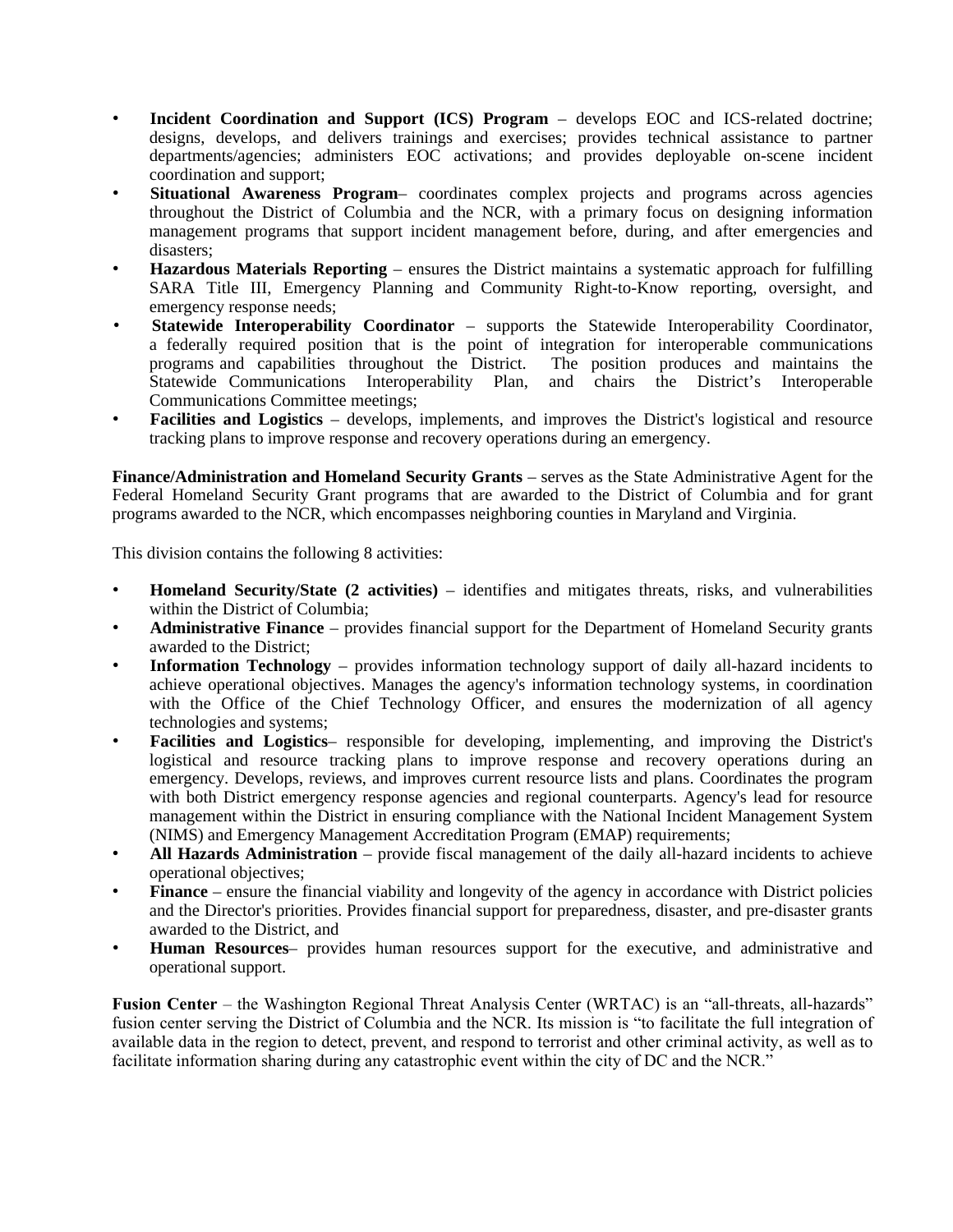This division contains the following 5 activities:

- **IC3 Program Manager/Incident Review Specialist** incident reviews specialist for the Emergency Operations Center;
- **Operational and Administrative Support** provides supervisory and administrative support to all fusion center operations;
- **Intelligence Analysis - Cyber Support** involves the core fusion center work performed by staff who perform intelligence analysis, including cybersecurity intelligence roles, including the gathering, analysis, sharing, and production of intelligence;
- **Intelligence Analysis - DC** involves the core fusion center work performed by staff who perform intelligence analysis roles, including the gathering, analysis, sharing, and production of intelligence; and
- **Regional Cyber Intelligence Program** implements the National Capital Region Threat Intelligence Consortium (NTIC) Cyber Center. The mission of the NTIC Cyber Center is to collect, analyze, respond to, and disseminate timely cyber threat information to and between the Federal, State, Local, and private sector agencies within the NCR. The NTIC Cyber Center will demonstrate value to the region by proactively sharing cyber threat intelligence through email distribution and social media camps.

**Agency Management** – provides administrative support and the required tools to achieve operational and programmatic results. This division is standard for all agencies using performance-based budgeting.

#### **Division Structure Change**

The Homeland Security and Emergency Management Agency has no division structure changes in the FY 2021 approved budget.

### FY 2020 Approved Budget to FY 2021 Approved Budget, by Revenue Type

Table BN0-5 itemizes the changes by revenue type between the FY 2020 approved budget and the FY 2021 approved budget. For a more comprehensive explanation of changes, please see the FY 2021 Approved Budget Changes section, which follows the table.

#### **Table BN0-5**

(dollars in thousands)

| <b>DESCRIPTION</b>                                           | <b>DIVISION/PROGRAM</b>         | <b>BUDGET</b> | FTE    |
|--------------------------------------------------------------|---------------------------------|---------------|--------|
| <b>LOCAL FUNDS: FY 2020 Approved Budget and FTE</b>          |                                 | 5,497         | 30.5   |
| Removal of One-Time Costs                                    | Operations                      | $-344$        | 0.0    |
| <b>LOCAL FUNDS: FY 2021 Recurring Budget</b>                 |                                 | 5,153         | 30.5   |
| Increase: To align resources with operational spending goals | Multiple Programs               | 538           | 0.0    |
| Decrease: To recognize savings in personal services          | Multiple Programs               | $-194$        | $-1.0$ |
| Transfer-In: To support personal services adjustment         | <b>Homeland Security Grants</b> | 46            | 0.0    |
| Reduce: To realize savings in nonpersonal services           | Multiple Programs               | $-12$         | 0.0    |
| <b>LOCAL FUNDS: FY 2021 Mayor's Proposed Budget</b>          |                                 | 5,531         | 29.5   |
| No Change                                                    |                                 | $\Omega$      | 0.0    |
| <b>LOCAL FUNDS: FY 2021 District's Approved Budget</b>       |                                 | 5,531         | 29.5   |
| FEDERAL GRANT FUNDS: FY 2020 Approved Budget and FTE         |                                 | 131,986       | 105.5  |
| Increase: To align budget with projected grant awards        | Multiple Programs               | 32,118        | 7.0    |
| FEDERAL GRANT FUNDS: FY 2021 Mayor's Proposed Budget         |                                 | 164,104       | 112.5  |
| No Change                                                    |                                 | $\Omega$      | 0.0    |
| FEDERAL GRANT FUNDS: FY 2021 District's Approved Budget      |                                 | 164,104       | 112.5  |

#### GROSS FOR BN0 - HOMELAND SECURITY AND EMERGENCY MANAGEMENT AGENCY 169,636 142.0

(Change is calculated by whole numbers and numbers may not add up due to rounding)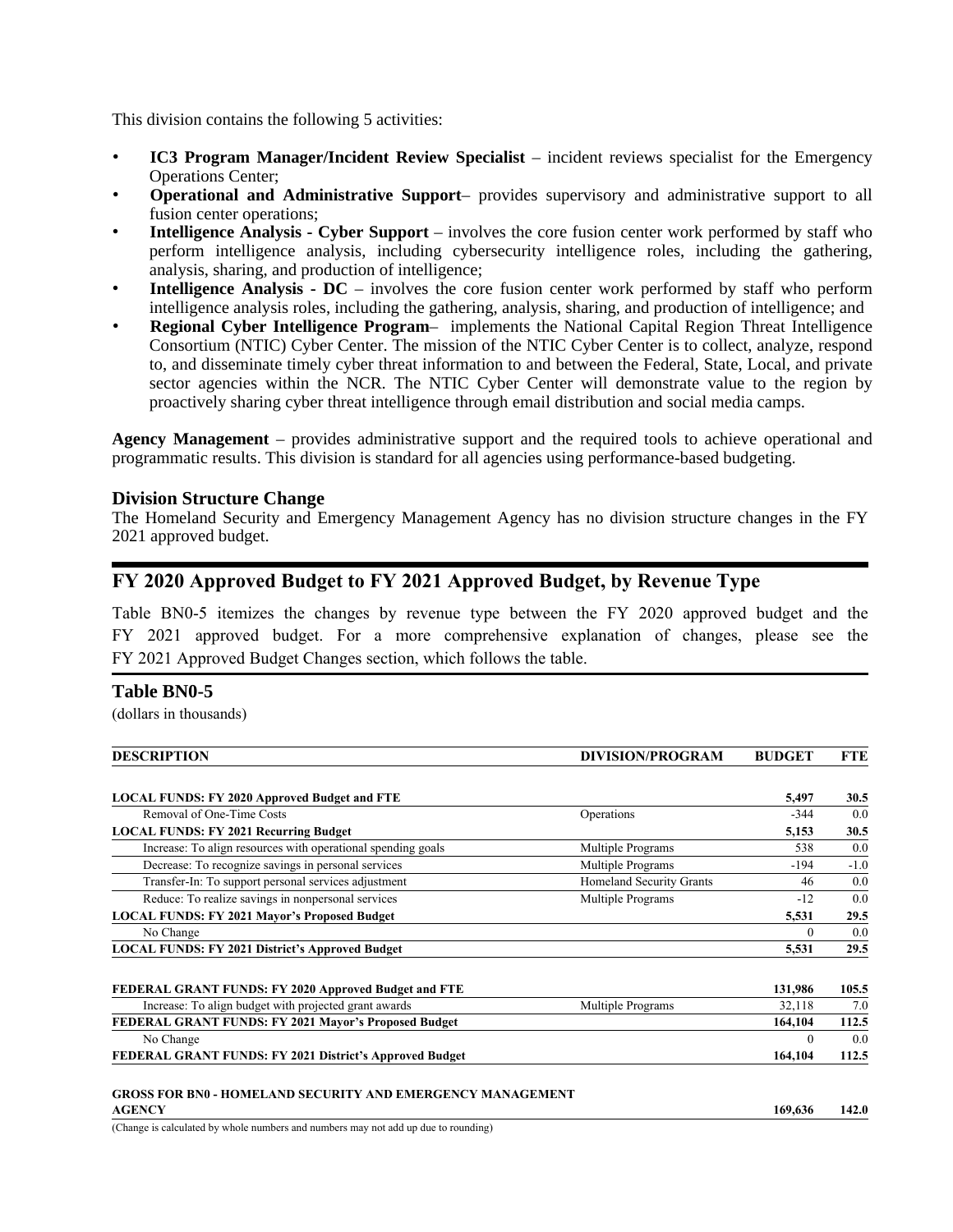### **FY 2021 Approved Budget Changes**

The Homeland Security and Emergency Management Agency's (HSEMA) approved FY 2021 gross budget is \$169,635,554, which represents a 23.4 percent increase over its FY 2020 approved gross budget of \$137,483,671. The budget is comprised of \$5,531,416 in Local funds and \$164,104,139 in Federal Grant funds.

#### **Recurring Budget**

The FY 2021 approved budget for HSEMA includes a reduction of \$343,973 to account for the removal of one-time funding appropriated in FY 2020 to support grant requirements.

#### **Mayor's Proposed Budget**

**Increase:** HSEMA's Local funds budget proposal includes a net increase of \$538,161 in nonpersonal services, primarily for professional service fees, to support operational spending goals across multiple programs.

In Federal Grant funds, the proposed budget includes a net increase of \$32,117,846 and 7.0 Full-Time Equivalents (FTEs) to align the budget with projected grant awards across multiple programs.

**Decrease:** In Local funds, HSEMA's proposed budget includes a net reduction of \$194,187 and 1.0 FTE to reflect anticipated cost savings across multiple programs.

**Transfer-In:** HSEMA's proposed Local funds budget reflects an increase of \$46,113 in the Homeland Security Grant program, which was transferred from the Office of City Administrator, to support personal services adjustments.

**Reduce:** The FY 2021 proposed budget for HSEMA includes a reduction of \$12,076 in nonpersonal services across multiple programs to align budget with cost savings adjustments.

#### **District's Approved Budget**

**No Change:** The Homeland Security and Emergency Management agency's budget reflects no change from the Mayor's proposed budget to the District's approved budget.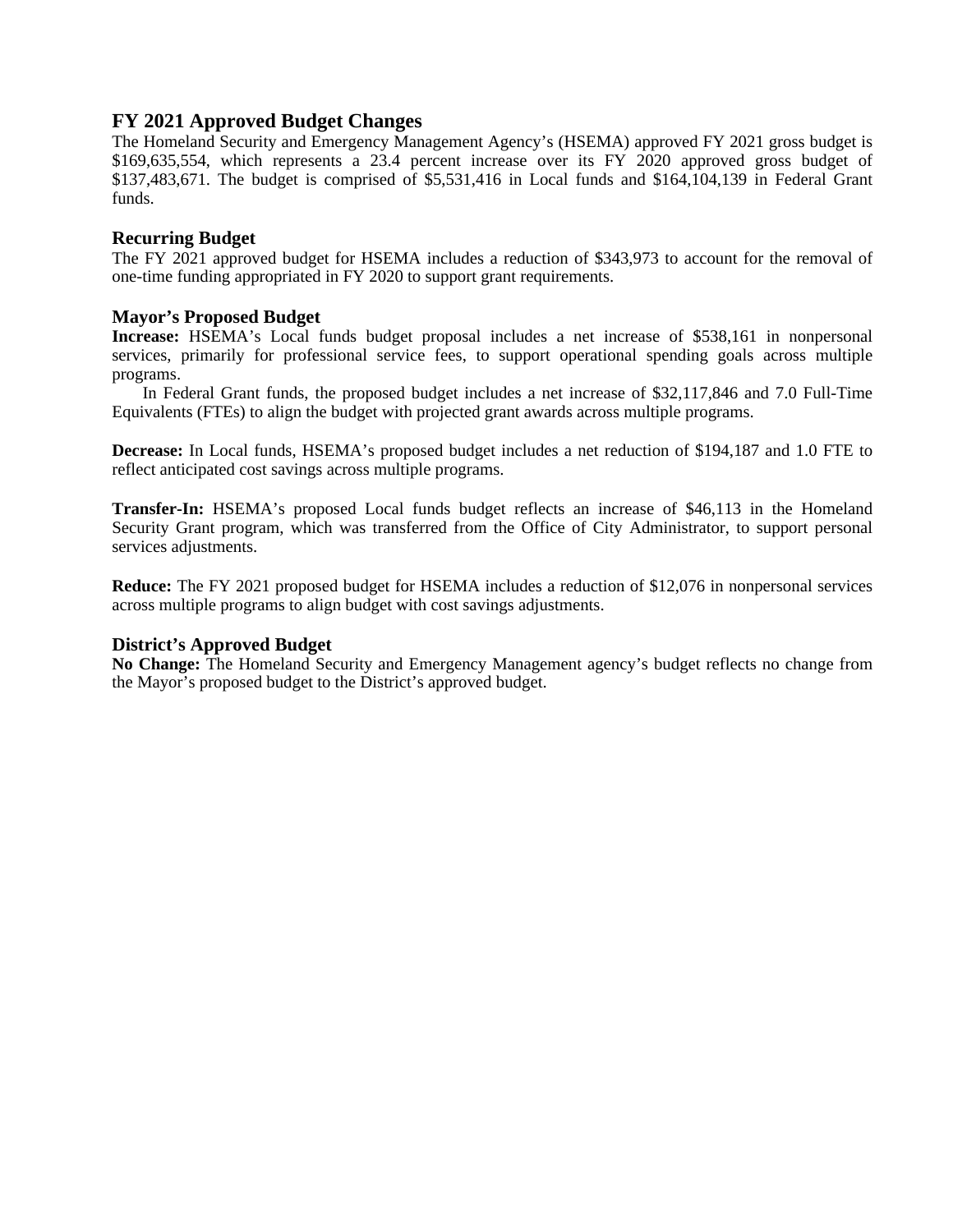# **Agency Performance Plan\***

The Homeland Security and Emergency Management Agency (HSEMA) has the following strategic objectives for FY 2021:

### Strategic Objectives

Strategic Objectives describe what the agency will do, at a high level, to achieve its mission. These are action-based sentences that define what an agency does for its customers, whether the customers are residents or other District agencies, and how that improves the District.

#### **Objectives**

- 1. Emergency Operations Provide situational awareness, logistical and resource support, and a field command operation to coordinate critical incident response, mitigation, and recovery to emergencies and other major events impacting the District of Columbia.
- 2. Intelligence and Analysis Improve information sharing among public and private sector partners by providing strategic analysis of regional threats and hazards.
- 3. Ready DC Ready DC is a comprehensive approach to building capabilities related to homeland security and emergency management. It includes the personnel, processes, plans, and resources necessary to build each preparedness capability to target levels. Once built, these capabilities enable the District to prevent, protect against, mitigate, respond to, and recover from the threats and hazards that affect the city.
- 4. Agency Management Ensure that HSEMA provides its divisions with sufficient resources while ensuring that all fiscal requirements are fulfilled.
- 5. Create and maintain a highly efficient, transparent, and responsive District government.

# **ACTIVITIES**

Activities include the work that happens on a daily basis to help achieve the Strategic Objectives. Activity names come from the budget line items. This is further divided into "daily services" (ex. sanitation disposal), and long-term "key projects" that are high profile, one-time and span several years, (ex. redevelopment of Walter Reed Army Medical Center). Many agencies will mostly have daily services, whereas some agencies that have more of their budget come from capital funding will have several key projects.

1. Emergency Operations – Provide situational awareness, logistical and resource support, and a field command operation to coordinate critical incident response, mitigation, and recovery to emergencies and other major events impacting the District of Columbia. (2 Activities)

| <b>Activity Title</b>                                                                                                | <b>Activity Description</b>                                                                                                                                                                                                                                                  | <b>Type of Activity</b> |
|----------------------------------------------------------------------------------------------------------------------|------------------------------------------------------------------------------------------------------------------------------------------------------------------------------------------------------------------------------------------------------------------------------|-------------------------|
| Emergency Operations Center (EOC)                                                                                    | - Manage the EOC, a central facility for command<br>and control of emergency operations, which<br>coordinates interagency response to and recovery<br>from major emergencies and works closely with<br>supporting District agencies before and during<br>EOC activations. On | Daily Service           |
| Deploy HSEMA personnel through EMAC in<br>support of emergency or special event operations in<br>other jurisdictions | HSEMA emergency operations center personnel<br>deploy to other states and localities to assist with<br>emergency response or special events.                                                                                                                                 | Daily Service           |

#### 2. Intelligence and Analysis – Improve information sharing among public and private sector partners by providing strategic analysis of regional threats and hazards. (3 Activities)

| <b>Activity Title</b>    | <b>Activity Description</b>                                                                                                                                                                                                      | <b>Type of Activity</b> |
|--------------------------|----------------------------------------------------------------------------------------------------------------------------------------------------------------------------------------------------------------------------------|-------------------------|
| <b>Tactical Analysis</b> | Provide tactical intelligence support and open<br>source research, both in response to requests as<br>well as on an ad hoc basis, to public and private<br>sector partners in the public safety community in a<br>timely manner. | Daily Service           |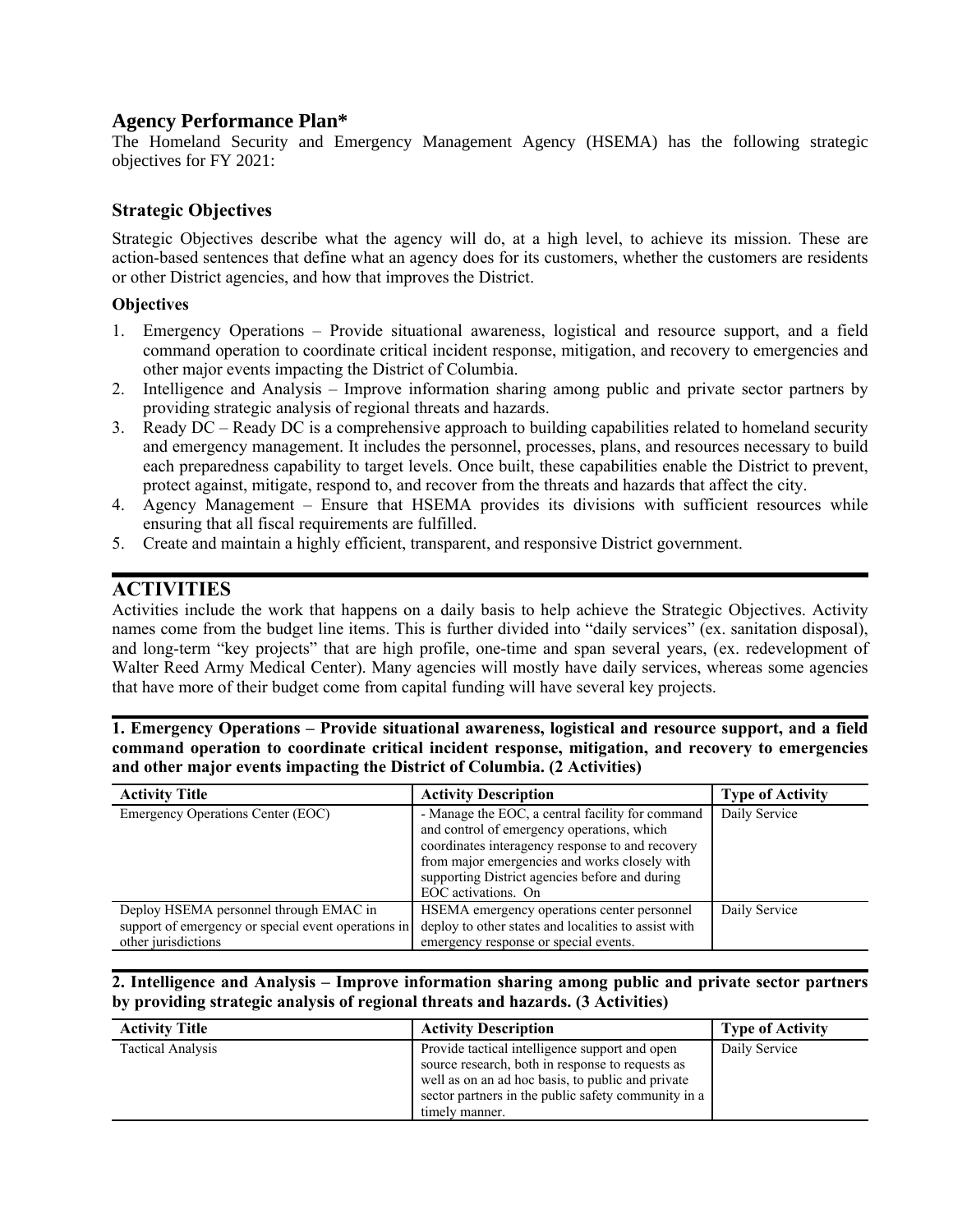2. Intelligence and Analysis – Improve information sharing among public and private sector partners by providing strategic analysis of regional threats and hazards. (3 Activities)

| <b>Activity Title</b>      | <b>Activity Description</b>                                                                                                                                                                                                             | <b>Type of Activity</b> |
|----------------------------|-----------------------------------------------------------------------------------------------------------------------------------------------------------------------------------------------------------------------------------------|-------------------------|
| Strategic Analysis         | Provide strategic analysis and assessments of<br>threats and hazards for public safety partners and<br>decision makers by researching, analyzing, and<br>synthesizing regional patterns and trends.                                     | Daily Service           |
| <b>Information Sharing</b> | Ensure timely, relevant, and vetted intelligence<br>information and analysis related to the safety and<br>security of District citizens and first responders is<br>provided to local, regional, and national public<br>safety partners. | Daily Service           |

3. Ready DC – Ready DC is a comprehensive approach to building capabilities related to homeland security and emergency management. It includes the personnel, processes, plans, and resources necessary to build each preparedness capability to target levels. Once built, these capabilities enable the District to prevent, protect against, mitigate, respond to, and recover from the threats and hazards that affect the city. (5 Activities)

| <b>Activity Title</b>                                                                                                                           | <b>Activity Description</b>                                                                                                                                                                                                                                                                   | <b>Type of Activity</b> |
|-------------------------------------------------------------------------------------------------------------------------------------------------|-----------------------------------------------------------------------------------------------------------------------------------------------------------------------------------------------------------------------------------------------------------------------------------------------|-------------------------|
| <b>UASI</b> Funding                                                                                                                             | Continue to drive the District's competitiveness in<br>receiving Urban Area Security Initiative (UASI)<br>grant funds by ensuring District priorities are<br>represented in regional strategies, and identifying<br>projects to move priority regional capabilities<br>towards target levels. | Daily Service           |
| Continuity Of Operations (COOP) Planning                                                                                                        | Support the District agencies responsible for<br>updating their COOP plans annually with<br>exercising, evaluating, and, if necessary, revising<br>their COOP plans.                                                                                                                          | Daily Service           |
| Capability Building                                                                                                                             | Identify and implement projects to build priority<br>preparedness capabilities to target levels.                                                                                                                                                                                              | Daily Service           |
| Develop a suite of all hazard District preparedness<br>plans in alignment with identified District<br>Preparedness System capability priorities | Develop a suite of all hazard District preparedness<br>plans in alignment with identified District<br>Preparedness System capability priorities.                                                                                                                                              | Daily Service           |
| Maintain the District's training and exercise plan in<br>alignment with identified District Preparedness<br>System capability priorities        | Maintain the District's training and exercise plan in<br>alignment with identified District Preparedness<br>System capability priorities.                                                                                                                                                     | Daily Service           |

4. Agency Management – Ensure that HSEMA provides its divisions with sufficient resources while ensuring that all fiscal requirements are fulfilled. (4 Activities)

| <b>Activity Title</b>                                                                                                                                                                  | <b>Activity Description</b>                                                                                                                                                                                                                                                                             | <b>Type of Activity</b> |
|----------------------------------------------------------------------------------------------------------------------------------------------------------------------------------------|---------------------------------------------------------------------------------------------------------------------------------------------------------------------------------------------------------------------------------------------------------------------------------------------------------|-------------------------|
| Regional Support                                                                                                                                                                       | Provides leadership to the NCR as members of<br>regional homeland security and emergency<br>management leadership teams and supporting<br>governance groups.                                                                                                                                            | Daily Service           |
| Mayor's Special Event Task Group (MSETG)                                                                                                                                               | Manage the administration of the MSETG, a body<br>responsible for organizing the City's public safety<br>planning efforts for events requiring interagency<br>coordination.                                                                                                                             | Daily Service           |
| Serves as the State Administrative Agent for the<br>federal homeland security grant programs that are<br>awarded to the District of Columbia, and the<br>National Capital Region (NCR) | Provides financial and programmatic oversight to<br>various grant programs administered by DC<br>HSEMA including emergency preparedness and<br>response and recovery programs. Administers<br>numerous individual subawards/projects in the<br>District of Columbia and the National Capital<br>Region. | Daily Service           |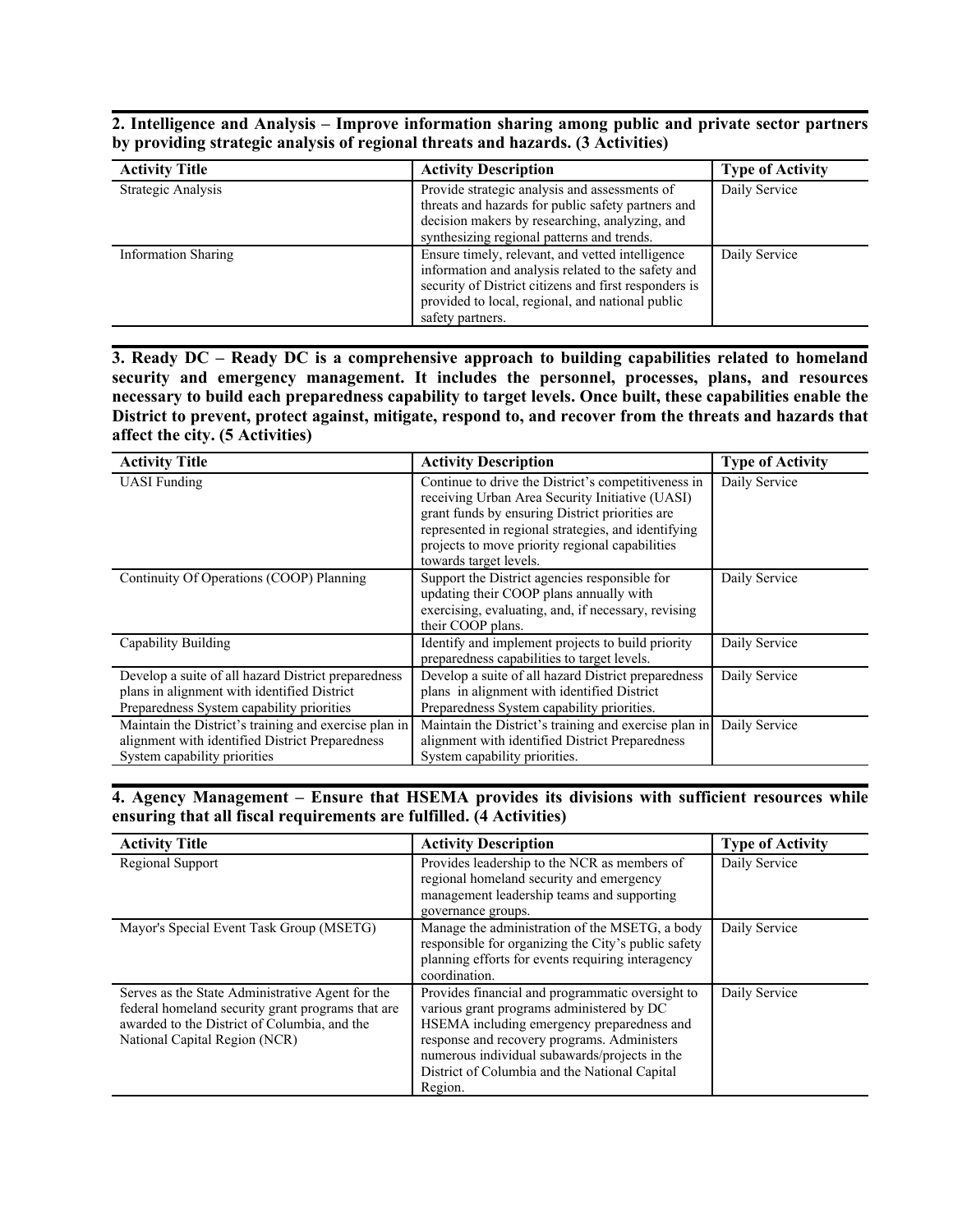4. Agency Management – Ensure that HSEMA provides its divisions with sufficient resources while ensuring that all fiscal requirements are fulfilled. (4 Activities)

| <b>Activity Title</b>              | <b>Activity Description</b>                                                                                                                                                               | <b>Type of Activity</b> |
|------------------------------------|-------------------------------------------------------------------------------------------------------------------------------------------------------------------------------------------|-------------------------|
| Community Outreach & Media Prepare | Maintain a strong outreach program designed to<br>educate and equip community residents and<br>businesses to prepare for and recover from all<br>hazards and the potential for disasters. | Daily Service           |

### KEY PERFORMANCE INDICATORS

Key Performance Indicators measure how well an agency is achieving its Strategic Objectives. They are outcome-oriented and should be used to answer the question, "What does the agency need to measure to determine success?"

1. Emergency Operations – Provide situational awareness, logistical and resource support, and a field command operation to coordinate critical incident response, mitigation, and recovery to emergencies and other major events impacting the District of Columbia. (3 Measures)

|                                                                                            | New Measure/          | <b>FY 2018</b> | <b>FY 2019</b>                                  | <b>FY 2019</b> | <b>FY 2020</b> | <b>FY 2021</b> |
|--------------------------------------------------------------------------------------------|-----------------------|----------------|-------------------------------------------------|----------------|----------------|----------------|
| <b>Measure</b>                                                                             | <b>Benchmark Year</b> | Actual         | <b>Target</b>                                   | Actual         | <b>Target</b>  | <b>Target</b>  |
| Percent of employees with<br>activation responsibilities qualified<br>in their EOC role    | No                    |                | New in 2020 New in 2020 New in 2020 New in 2020 |                |                | 90%            |
| Percentage of eligible EOC staff in<br>attendance at EOC Readiness<br>training per quarter | No                    |                | New in 2020 New in 2020 New in 2020 New in 2020 |                |                | 75%            |
| Percentage of weekly EOC facility<br>inspections completed per quarter                     | No                    |                | New in 2020 New in 2020 New in 2020 New in 2020 |                |                | 100%           |

2. Intelligence and Analysis – Improve information sharing among public and private sector partners by providing strategic analysis of regional threats and hazards. (2 Measures)

|                                                                                                                                | New Measure/          | <b>FY 2018</b> | <b>FY 2019</b> | <b>FY 2019</b> | <b>FY 2020</b> | <b>FY 2021</b> |
|--------------------------------------------------------------------------------------------------------------------------------|-----------------------|----------------|----------------|----------------|----------------|----------------|
| <b>Measure</b>                                                                                                                 | <b>Benchmark Year</b> | Actual         | <b>Target</b>  | Actual         | <b>Target</b>  | <b>Target</b>  |
| Percent of distributable analytic<br>products co-authored with one or<br>more federal, state or local partners                 | No.                   | $11.4\%$       | 10%            | 2.9%           | 10%            | 10%            |
| Percent of increase in the number of<br>subscribers to fusion center<br>situational and analytic product<br>distribution lists | No                    | 10.4           | 10             | 11.7           | 10             | 10             |

3. Ready DC – Ready DC is a comprehensive approach to building capabilities related to homeland security and emergency management. It includes the personnel, processes, plans, and resources necessary to build each preparedness capability to target levels. Once built, these capabilities enable the District to prevent, protect against, mitigate, respond to, and recover from the threats and hazards that affect the city. (3 Measures)

|                               | New Measure/          | <b>FY 2018</b> | <b>FY 2019</b> | <b>FY 2019</b>  | <b>FY 2020</b>                                             | <b>FY 2021</b> |
|-------------------------------|-----------------------|----------------|----------------|-----------------|------------------------------------------------------------|----------------|
| <b>Measure</b>                | <b>Benchmark Year</b> | Actual         | Target 1       | Actual <i>I</i> | Target                                                     | Target         |
| Percent of EMAP accreditation |                       |                |                |                 | No   New in 2020   New in 2020   New in 2020   New in 2020 | 95%            |
| standards for which HSEMA has |                       |                |                |                 |                                                            |                |
| current documentation         |                       |                |                |                 |                                                            |                |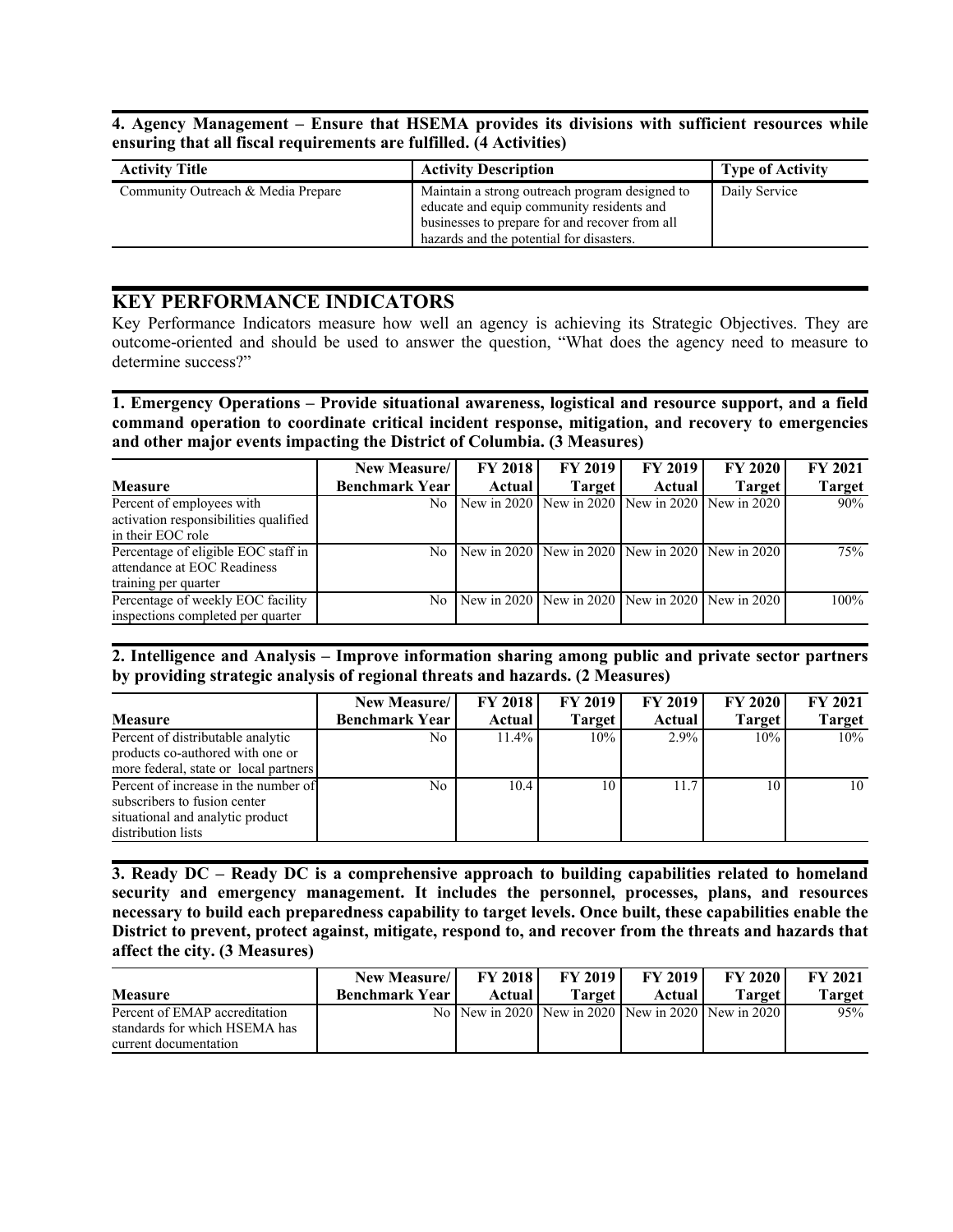3. Ready DC – Ready DC is a comprehensive approach to building capabilities related to homeland security and emergency management. It includes the personnel, processes, plans, and resources necessary to build each preparedness capability to target levels. Once built, these capabilities enable the District to prevent, protect against, mitigate, respond to, and recover from the threats and hazards that affect the city. (3 Measures)

|                                                                                                                                                                       | New Measure/          | <b>FY 2018</b> | <b>FY 2019</b>                      | FY 2019 | <b>FY 2020</b> | <b>FY 2021</b> |
|-----------------------------------------------------------------------------------------------------------------------------------------------------------------------|-----------------------|----------------|-------------------------------------|---------|----------------|----------------|
| <b>Measure</b>                                                                                                                                                        | <b>Benchmark Year</b> | Actual         | <b>Target</b>                       | Actual  | Target         | <b>Target</b>  |
| Percent of employees funded<br>through the FEMA Emergency<br>Management Performance Grants<br>(EMPG) program that have<br>completed the EMPG training<br>requirements | No.                   | 83.3%          | 95%                                 | 92.6%   | 95%            | 95%            |
| Percentage of new or revised plans<br>(where the planning process was led<br>by HSEMA) socialized through<br>training or exercise.                                    | N <sub>0</sub>        |                | New in 2020 New in 2020 New in 2020 |         | New in 2020    | 90%            |

#### 4. Agency Management – Ensure that HSEMA provides its divisions with sufficient resources while ensuring that all fiscal requirements are fulfilled. (3 Measures)

|                                                                        | <b>New Measure/</b>   | <b>FY 2018</b> | <b>FY 2019</b> | <b>FY 2019</b> | <b>FY 2020</b> | <b>FY 2021</b> |
|------------------------------------------------------------------------|-----------------------|----------------|----------------|----------------|----------------|----------------|
| <b>Measure</b>                                                         | <b>Benchmark Year</b> | Actual         | <b>Target</b>  | Actual         | <b>Target</b>  | <b>Target</b>  |
| Percent increase in the number of<br>recipients of AlertDC             | No                    | $9.9\%$        | 3%             | 3%             | 3%             | 3%             |
| Percent of federal subgrants issued<br>within 45 days of award receipt | No                    | $99.3\%$       | 90%            | 90.8%          | 90%            | 90%            |
| Percent of grant dollars spent within<br>the time frame of the grants  | No                    | $97.8\%$       | 98%            | 98.3%          | 98%            | 98%            |

# WORKLOAD MEASURES

Workload Measures, also called inputs or outputs, quantify an activity, effort or process that is necessary to make progress towards the Strategic Objectives. They help answer the question; "How much are we doing?"

#### 1. Tactical Analysis

|                                           | New Measure/          | FY 2017 | <b>FY 2018</b> | <b>FY 2019</b> |
|-------------------------------------------|-----------------------|---------|----------------|----------------|
| <b>Measure</b>                            | <b>Benchmark Year</b> | Actual  | Actual         | Actual         |
| Number of raw suspicious activity reports | No                    | 706     | 448            | 440            |
| (SARs) processed                          |                       |         |                |                |
| Number of requests for information (RFIs) | No                    | 968     | 672            | 437            |
| processed                                 |                       |         |                |                |

#### 2. Mayor's Special Event Task Group (MSETG)

| <b>Measure</b>                               | <b>New Measure</b><br> Benchmark Year | FY 2017<br>Actual | <b>FY 2018</b><br>Actual | <b>FY 2019</b><br>Actual |
|----------------------------------------------|---------------------------------------|-------------------|--------------------------|--------------------------|
| Number of special events that have been      | No.                                   | 107               | 116                      |                          |
| processed by the Mayor's Special Events Task |                                       |                   |                          |                          |
| Group                                        |                                       |                   |                          |                          |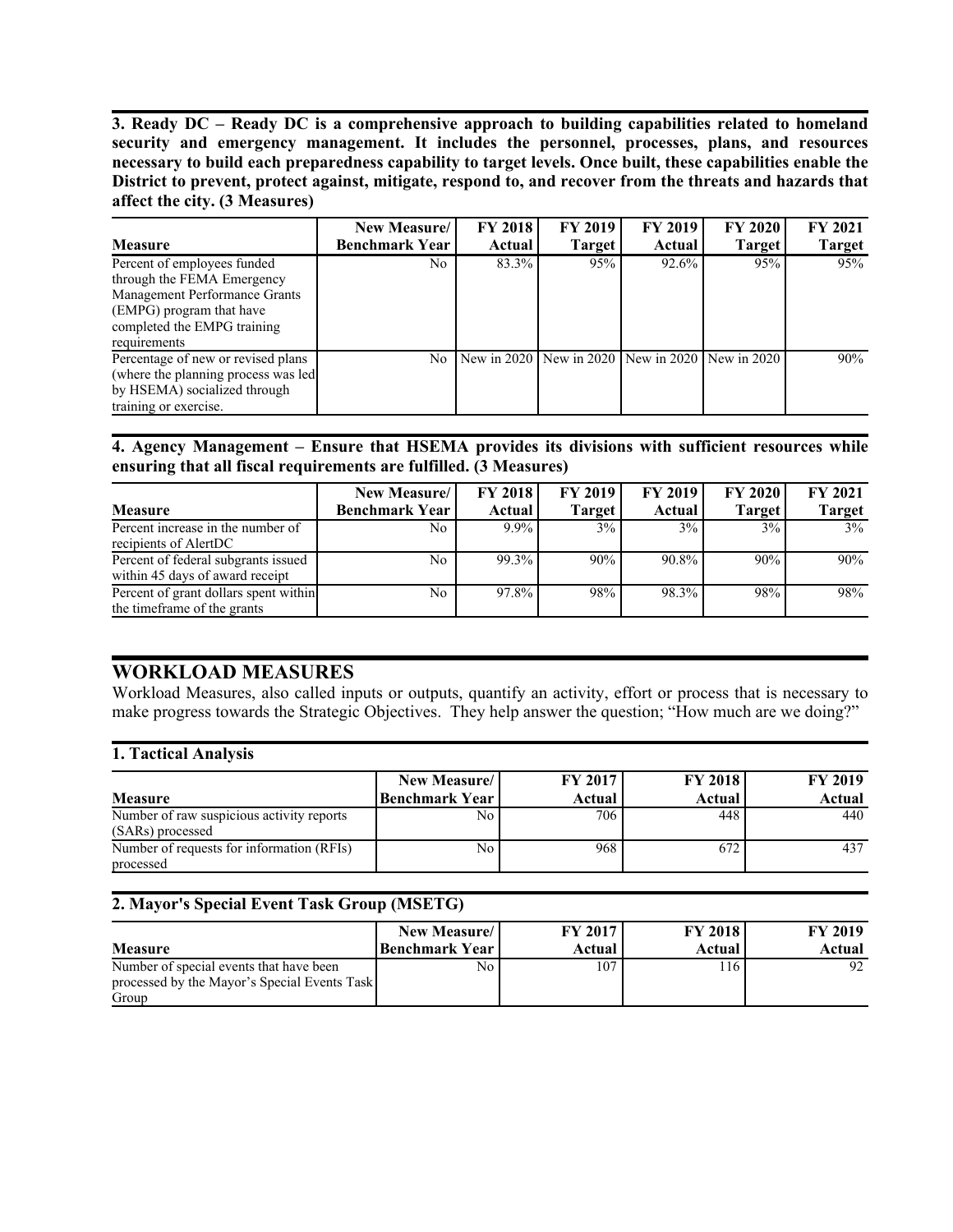3. Serves as the State Administrative Agent for the federal homeland security grant programs that are awarded to the District of Columbia, and the National Capital Region (NCR)

|                                                                  | New Measure/          | <b>FY 2017</b> | <b>FY 2018</b> | <b>FY 2019</b> |
|------------------------------------------------------------------|-----------------------|----------------|----------------|----------------|
| <b>Measure</b>                                                   | <b>Benchmark Year</b> | <b>Actual</b>  | Actual         | Actual         |
| Number of active subawards                                       | No                    | New in $2020$  | New in $2020$  | New in $2020$  |
| Number of grant monitoring visits                                | No                    | New in $2020$  | New in $2020$  | New in $2020$  |
| Number of reimbursements processed for<br>subrecipients annually | No.                   | 3665           | 4025           | 3579           |

#### 4. Emergency Operations Center (EOC)

|                                                                                          | New Measure/          | <b>FY 2017</b> | <b>FY 2018</b> | <b>FY 2019</b> |
|------------------------------------------------------------------------------------------|-----------------------|----------------|----------------|----------------|
| <b>Measure</b>                                                                           | <b>Benchmark Year</b> | Actual         | Actual         | Actual         |
| Alerts processed through JAHOC inbox                                                     | No                    | New in $2020$  | New in 2020    | New in 2020    |
| Number of AlertDC messages sent to the<br>public                                         | No                    | New in $2020$  | New in $2020$  | New in $2020$  |
| Number of days agency staff are deployed to<br>incident sites                            | N <sub>0</sub>        | New in $2020$  | New in 2020    | New in $2020$  |
| Number of days JAHOC teams are deployed<br>to special events                             | No                    | New in $2020$  | New in 2020    | New in 2020    |
| Number of HSEMA alerts sent to District<br>government staff                              | N <sub>0</sub>        | New in 2020    | New in 2020    | New in $2020$  |
| Number of level 3 (enhanced) or higher<br><b>Emergency Operations Center activations</b> | No                    |                |                |                |

#### 5. Deploy HSEMA personnel through EMAC in support of emergency or special event operations in other jurisdictions

| <b>Measure</b>                                                                                                                    | <b>New Measure</b> | FY 2017       | <b>FY 2018</b> | <b>FY 2019</b> |
|-----------------------------------------------------------------------------------------------------------------------------------|--------------------|---------------|----------------|----------------|
|                                                                                                                                   | Benchmark Year     | Actual        | Actual         | Actual         |
| Number of days agency staff are deployed out<br>of District to support response and recovery<br>activities in other jurisdictions | No l               | New in $2020$ | New in $2020$  | New in $2020$  |

#### 6. Community Outreach & Media Prepare

| <b>Measure</b>                                                        | New Measure/          | FY 2017 | <b>FY 2018</b> | <b>FY 2019</b> |
|-----------------------------------------------------------------------|-----------------------|---------|----------------|----------------|
|                                                                       | <b>Benchmark Year</b> | Actual  | Actual         | Actual         |
| Number of community outreach events<br>attended or conducted by HSEMA | No.                   | 187     | 205            | 234            |

#### 7. Develop a suite of all hazard District preparedness plans in alignment with identified District Preparedness System capability priorities

| <b>Measure</b>                                                                                         | New Measure/   | <b>FY 2017</b> | <b>FY 2018</b> | <b>FY 2019</b> |
|--------------------------------------------------------------------------------------------------------|----------------|----------------|----------------|----------------|
|                                                                                                        | Benchmark Year | Actual         | Actual         | Actual         |
| Number of District plans created, revised, or<br>reviewed for District Government partners<br>annually | No             | 179            | 155            | 100            |

#### 8. Maintain the District's training and exercise plan in alignment with identified District Preparedness System capability priorities

|                                                | New Measure/          | <b>FY 2017</b> | <b>FY 2018</b> | <b>FY 2019</b> |
|------------------------------------------------|-----------------------|----------------|----------------|----------------|
| <b>Measure</b>                                 | <b>Benchmark Year</b> | Actual         | Actual         | Actual         |
| Number of executive level staff completing an  | No                    |                |                |                |
| emergency senior/cabinet level training within |                       |                |                |                |
| 60 days of onboarding                          |                       |                |                |                |
| Number of individuals trained by HSEMA         | No                    | 2179           | 1007           | 1591           |